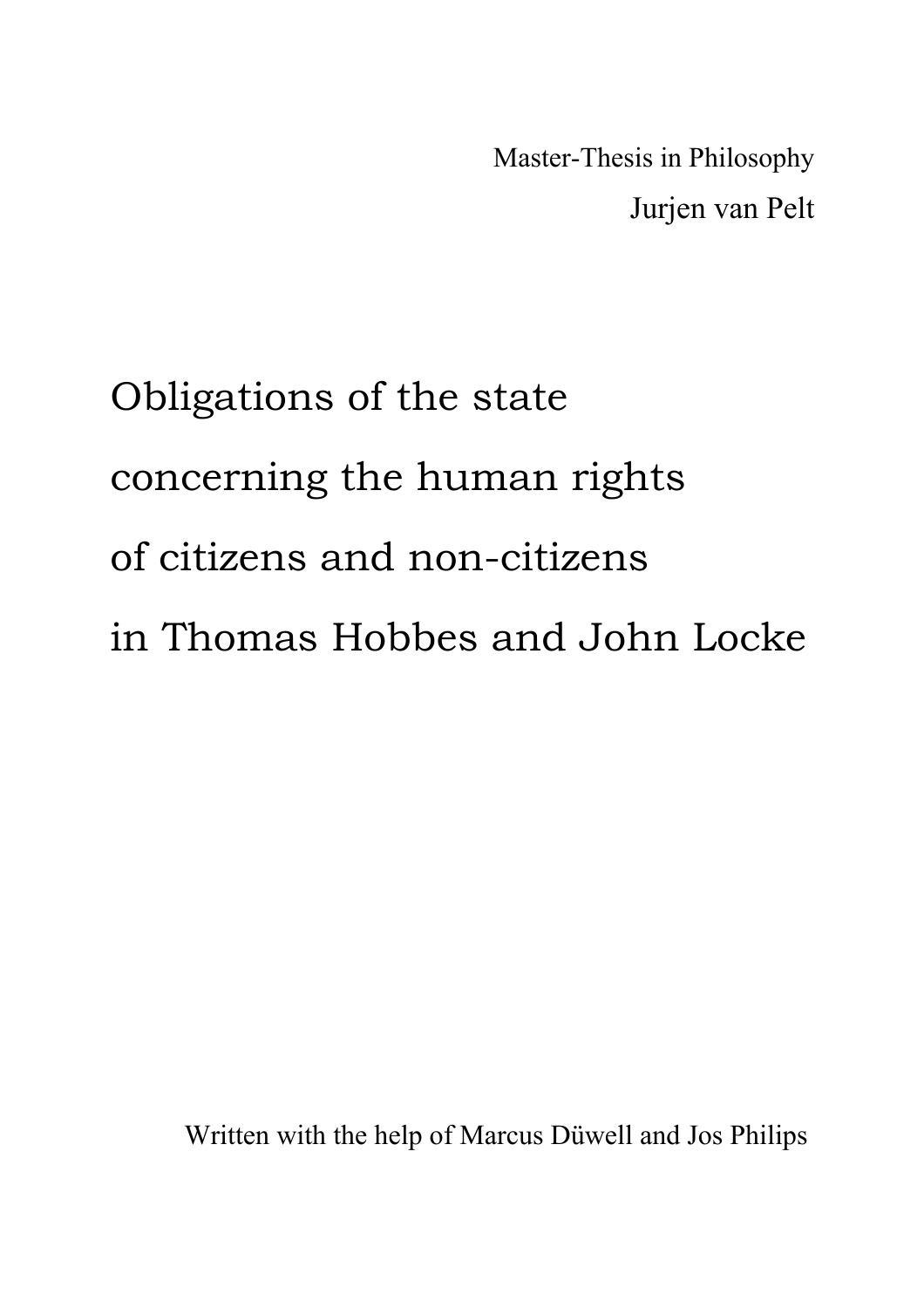| Introduction                                  |     |
|-----------------------------------------------|-----|
| The concept of human rights                   |     |
| Human rights and the obligations of the state |     |
|                                               |     |
|                                               |     |
| Obligations towards non-citizens              |     |
|                                               | .23 |
|                                               | .24 |
| Conclusion                                    |     |
| <b>Bibliography</b>                           |     |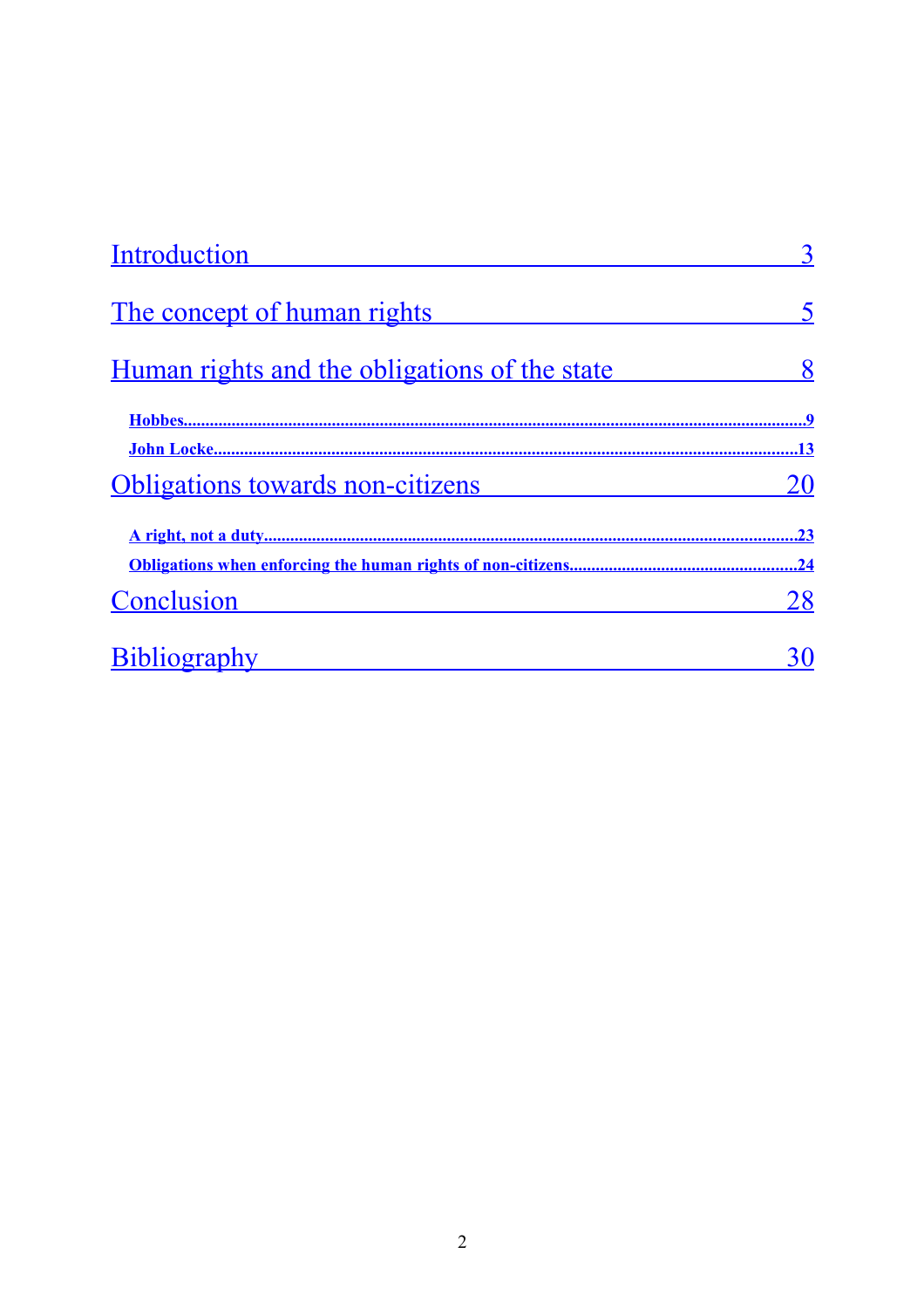#### <span id="page-2-0"></span>**Introduction**

This thesis is about the obligations of the state to secure and enforce human rights. Since the Universal Declaration of Human Rights has been drafted, officials of states have used human rights as a guideline for foreign policies. Human rights are taken to represent universal moral responsibilities - every person and every state should respect these basic moral rights of the human person. On the other hand, they represent political rights, that states should honour in their national policies. In international relations they form a moral standard for good or bad conduct of states as well as a political standard through international laws and treaties. Human rights in international relations are often used to denounce policies of states. Offences against human rights can form a reason for interference in other states. Different sanctions are proposed to counter the effects of human rights violations, ranging from public reprimands to more economic and trade sanction up to military intervention (Forsythe 2006, 57-89). From these actions in the international arena we may be led to think that the violation of human rights is itself reason enough for interference from outside. But it is not clear if human rights actually impel states to act towards others.

Human rights and states cannot be separated in the international arena. States are the primary actors in international relations, as well as the primary actors responsible for the enforcement of human rights. I do not wish to underestimate the influence of NGO's and multinational corporations and of some brave individuals, nevertheless this thesis will focus solely on the theory behind the duties of states with respect to human rights. More specifically, it is about the moral duties arising from accepting human rights. Political obligations arising from accepting international human rights law or the signing of human rights treaties are not the subject matter of this thesis.

The main question I want to answer in this thesis is: If a state accepts human rights as a guide for national policies, is it morally obligated towards non-citizens with respect to human rights? If the answer is yes, accepting human rights almost implies international interference from states. If the answer is no, then states cannot rely on human rights infringements alone in their argument for enforcing the human rights of non-citizens.

Three major questions will be tackled in this thesis: 1. Do human rights morally oblige states? 2. What are the obligations of states towards the own citizens? 3. What are the obligations towards non-citizens? I will try to answer these questions by looking at the social contract theories of Thomas Hobbes and John Locke.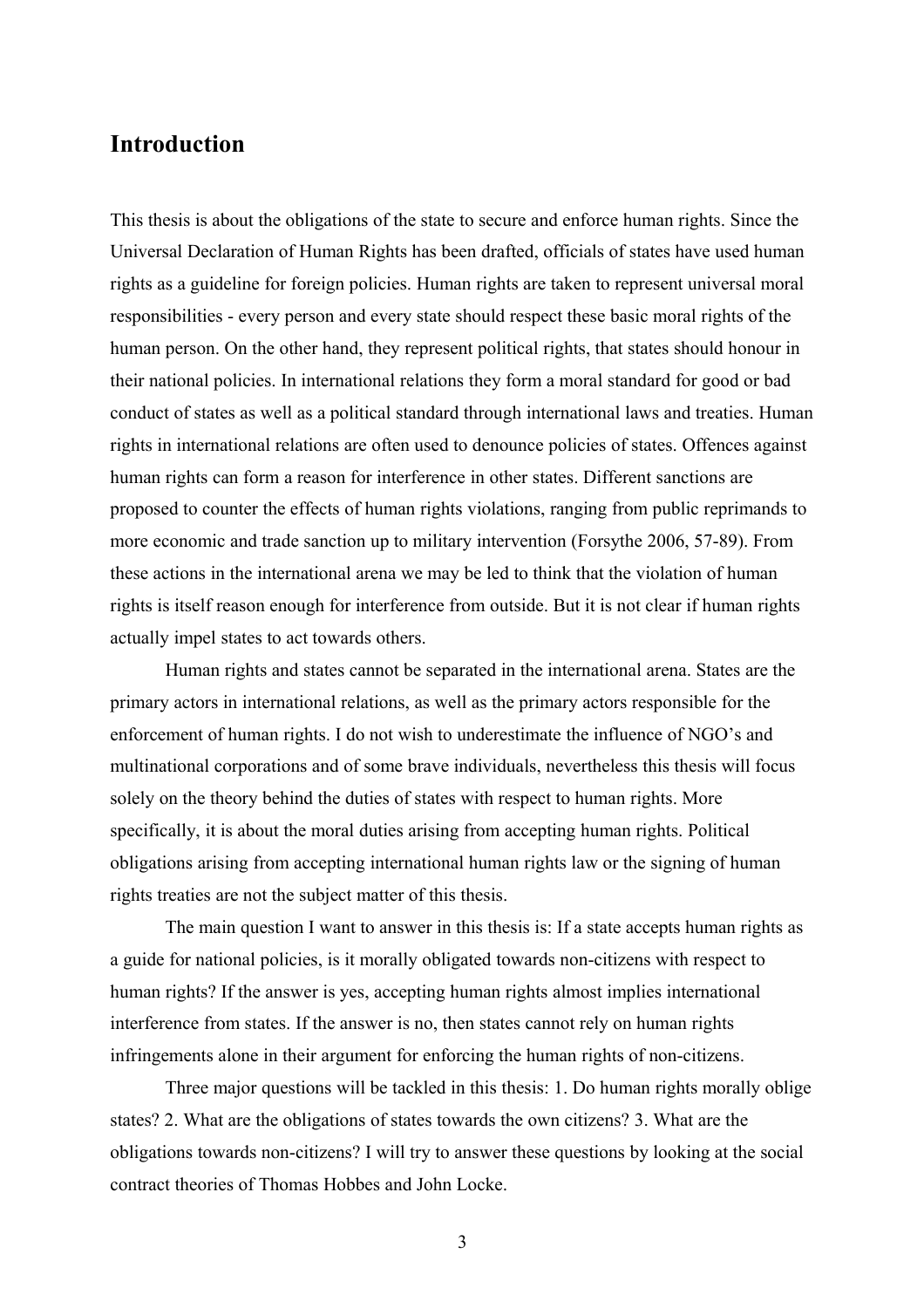Hobbes and Locke represent two influential arguments for the powers and duties of the state through the establishment of a contract conferring rights and duties of the people to the sovereign state. Both assume that all humans are endowed with certain natural rights and base the powers of the state on these rights. Although they start from similar premises, their arguments represent two ways to look at the obligations of the state. I will answer the question with both if the state has any moral obligations with respect to human rights. I will try to establish what the duties are towards the own citizens. Then I will see if these obligations would also apply to non-citizens. In the second part I focus on Locke's argument. His theory provides most evidence of moral concern for the fate of the human rights of non-citizens. Locke's argument establishes a right of states for interference towards non-citizens. I argue that a result of accepting human rights is that when a state enforces the human rights of noncitizens, they are faced with certain obligations.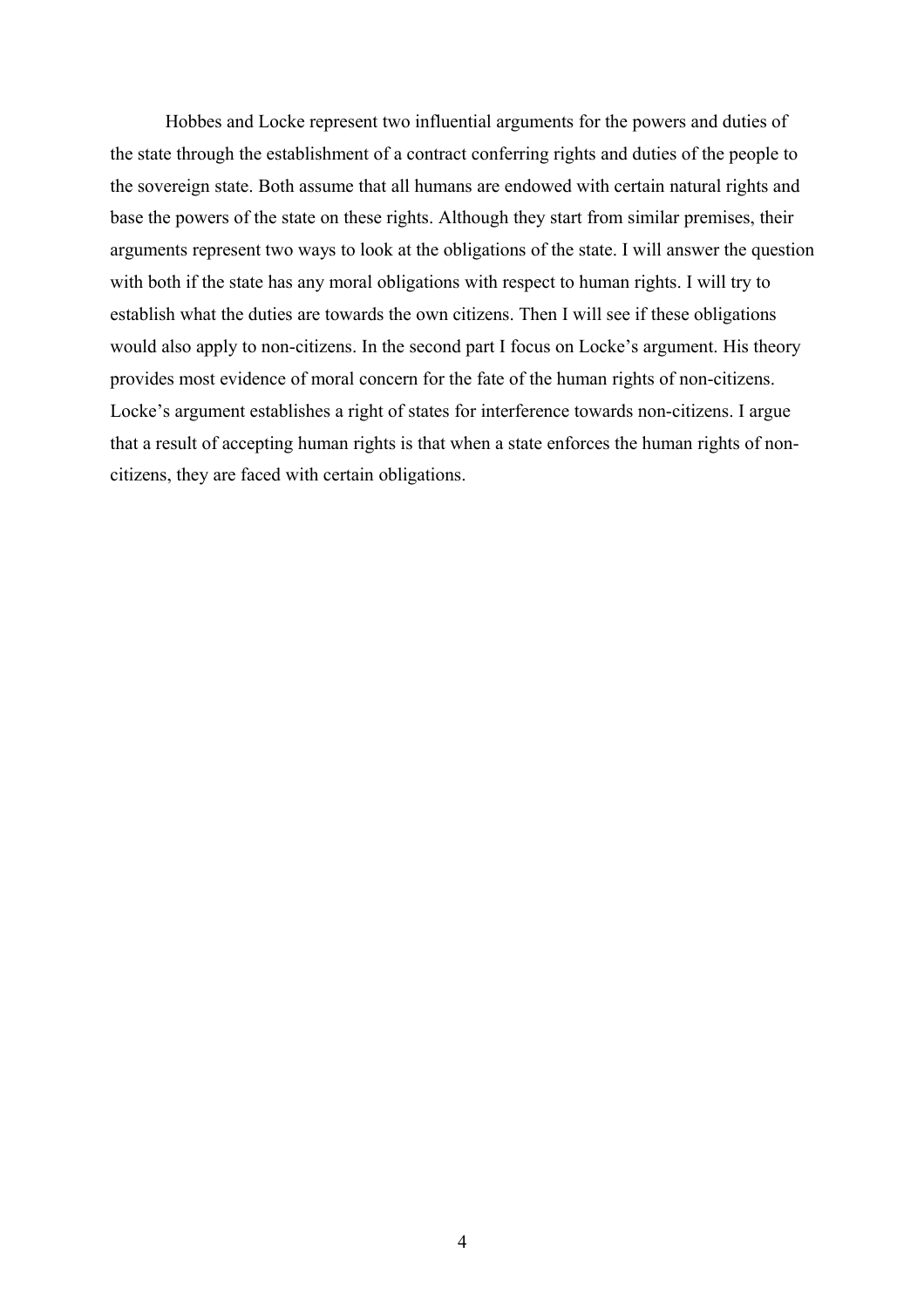## <span id="page-4-0"></span>**The concept of human rights**

To understand the relation between the state, human rights, and the moral obligations that arises from them, it is in order to give a definition of human rights from which the investigation can start. The concept I use should be able to be accepted by states as a guideline for national policies. Furthermore it should not exclude the possibility of obligations towards non-citizens at the outset.

#### **Equal, Inalienable and Universal rights of the person**

Human rights in international relations are justified by reference to human dignity. The most widely accepted human rights document in international relations is the Universal Declaration of Human R[i](#page-30-0)ghts<sup>i</sup>, which states that "recognition of the inherent dignity and of the equal and inalienable rights of all members of the human family is the foundation of freedom, justice and peace in the world" and "All humans are born fee and equal in dignity and rights". The declaration suggests that recognition of human dignity and rights go hand in hand, and that this recognition is the foundation of freedom, justice and peace in the world. According to this idea, all humans have a moral quality that requires a respect for their human rights. In effect this means that since all humans have dignity by virtue of being human, human rights are those rights that humans have by virtue of being human. If we take this definition we can already start to distinguish some important aspects to the concept. The first is equality; since all humans equally possess the moral quality dignity, everyone has equal human rights. The second is inalienability; since human rights are possessed by virtue of being human, they cannot be transferred or lost. One either is or is not a human, and as long as one is human (s)he has human rights. This is not to say that the right may not be overruled by other considerations, which could happen for instance when one's freedom is taken away after committing a serious crime. A third aspect is that human rights are possessed by human persons. What counts as a human person or member of the human species is not of interest for the subject of this thesis. In this definition there is no reference to institutions such as legal systems, states, or other structures that enable the protection of human rights. Human rights are possessed even if they are not enforced by political institutions; they are pre-political. A fourth feature then is that they are universal; all humans, no matter in what political system or culture they live, have human rights. The Universal Declaration puts it thus: "no distinction should be made on the basis of the political, jurisdictional or international status of the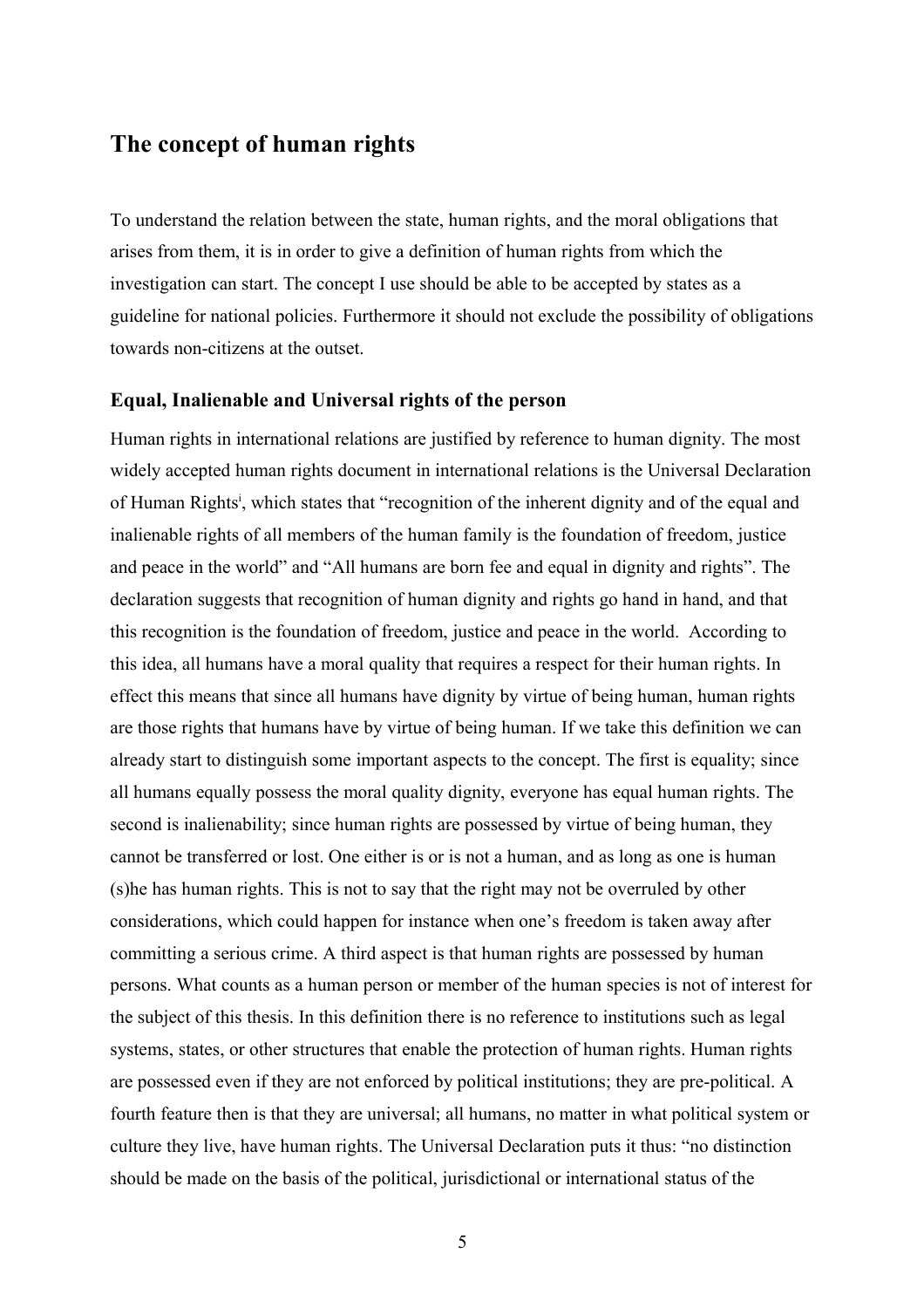country or territory to which a person belongs, whether it be independent, trust, non-selfgoverning or under any other limitation of sovereignty". By saying that rights are universal we are saying that all human not only have these rights, but that in principle all human should recognize and respect them.

#### **Rights and obligations**

Rights are "entitlements (not) to perform certain actions or be in certain states, or entitlements that others (not) perform certain actions or be in certain states," (Wenar 2007). A right demands consideration for the right-holder in the form of respect for his/her right. This can mean anything from non-interference in - to active support for the object of the entitlement. Rights can therefore give rise to obligations to do, or forebear, on the part of others (duty $bearer(s)$ ).

Rights claims are legitimized by reference to a set of rules and human rights are legitimized with reference to moral rules. There is a tendency in international politics to legalize human rights through a growing number of binding treaties and increasing the importance of international human rights law, because it is deemed necessary for their enforcement. Still human rights remain moral rights, because these legal rules ultimately rest on moral considerations. By viewing them as moral rights, they can have an impact on the content of the rules that people or a society should adhere to. The point of human rights is that with or without a law that obliges people, humans have certain rights which ought to be respected. These moral rules are either a result of considerations that follow from accepting human dignity, or they can be taken as a code of conduct that all humans would rationally accept for some other reason, or as a code of conduct that a society should adhere to. It is in the character of human rights that their protection is so important that they are made the subject of political and juridical rules.

The Universal Declaration says that the member states should "promote respect for these rights and freedoms and by progressive measures, national and international, to secure their universal and effective recognition and observance, both among the peoples of Member States themselves and among the peoples and territories under their jurisdiction." Under the jurisdiction of this document only 'Member States' are in the sphere of obligations, but the universality of human rights demands equal respect for the human rights of all humans everywhere, no matter what political system they live in. An obligation that arises from accepting this concept is equal respect for the human rights of all people. Since human rights are universal someone living in Indonesia has the same human rights as someone living in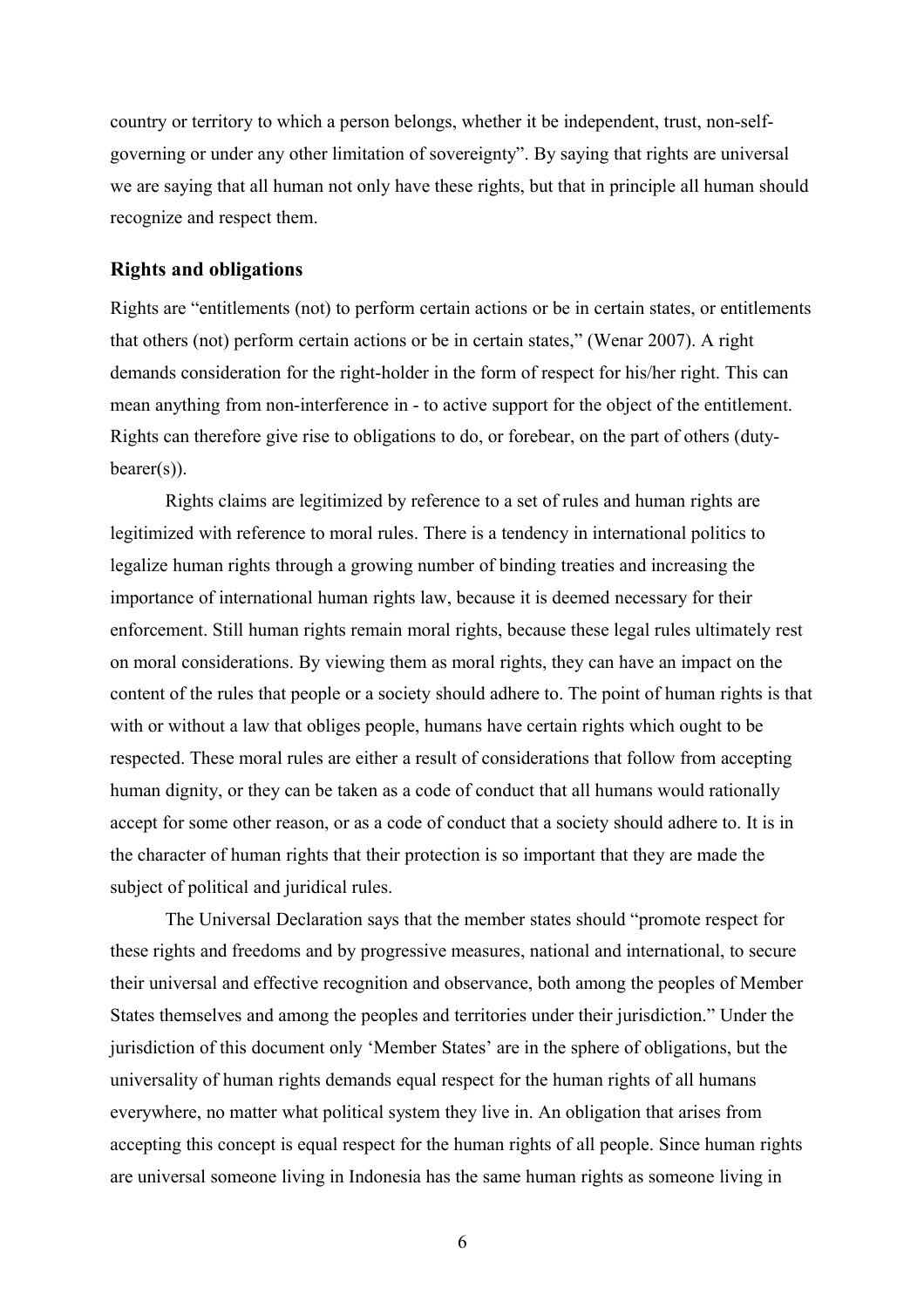Europe and someone living in Europe ought to respect the human rights of someone in Indonesia and vice versa. The respect of me for a person elsewhere does not necessarily oblige me to do anything other than to forebear certain actions. This in itself could provide an argument for altering state foreign policies: Thomas Pogge has argued that, if applied, the criteria of non-interference alone can go a long way in securing the human rights of most people around the world (Pogge 2008). But if human rights are used as an argument for state intervention elsewhere, they are used to support active interference for their enjoyment. In this thesis I will therefore focus on obligations to do arising from human rights, rather than on obligations to forebear. It is part of the question of this thesis if states would inherit the obligation to actively interfere outside of its borders, where human rights are not enjoyed.

Human right are generally thought of as entitlements against a government or state. They are not seen, as other rights, pertaining to interpersonal relations, but as Pogge suggests: "human rights are […] moral claims on the organization of one's society" (Pogge 2008: 70). Human rights claims are not just claims to the object of the right, but claims on, or sometimes claims to, an organization that ensures the protection of the object of these rights. Questions about obligations with respect to human rights normally ask; who has the obligation to ensure respect for human rights, or who should enforce human rights? Normally the own state is found to be responsible. In normal discourse about human rights, they oblige states to act in a certain manner. What is not determined is if states are responsible for the enforcement of the human rights of non-citizens.

On the basis of this concept the question is grounded which type of obligations would arise from the concept if a state accepts it, and also if the concept implies obligations only towards the states' own citizens or towards non-citizens as well?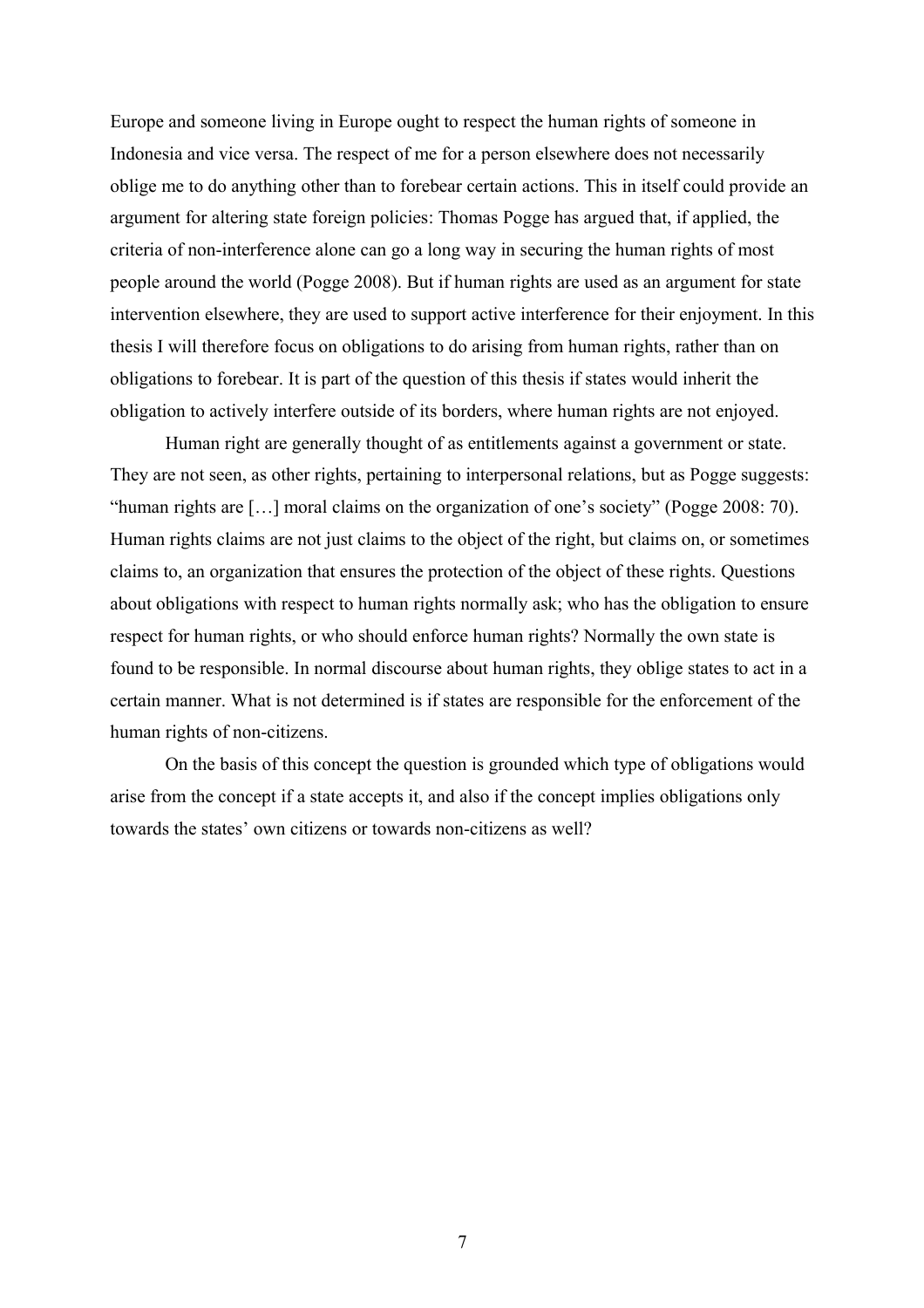#### <span id="page-7-0"></span>**Human rights and the obligations of the state**

Human rights are thought of as *pre-*political moral claims. In the previous chapter I mentioned that the actor under an obligation to respect human rights is usually the state. We therefore need to see how the obligations of the state for the protection of human rights are theorized. We also need to establish what type of obligations arises from accepting human rights for the state. Even if human rights are moral rights, it does not necessarily mean that they give rise to moral obligations for states. Since most Western states legitimize state power with some form of contract-theory, the obligations of the state could be only contractual. I will focus on the obligations of states concerning human rights in two different contract-theories, that of Thomas Hobbes and that of John Locke.

The theories of Hobbes and Locke are among the most influential in the tradition. But even though they start from similar premises, they arrive at widely different conclusions regarding the powers and obligations of the state. They can be said to define the spectrum of possible moral obligations of states concerning human rights. Both Hobbes and Locke argue that the state has certain sovereign powers and responsibilities on the basis of a natural law that commands mankind and certain natural rights they are endowed with in the pre-political state of nature. In contract theories in general, the state is granted sovereign powers through the mutual transference of the powers of the citizens to the state by way of a social contract. The contract determines the scope and limits of the power of the state, and determines which conditions should be met by the state and the citizens for the contract to be legitimate.

In Hobbes' work, the power of the sovereign state is argued with some force. Hobbes uses a notion of natural rights, those rights that humans have by nature, to justify the sovereign power of the state. His argument for state sovereignty is influential in international relations. Recognition of state-sovereignty by outsiders has been part of international law since the Peace of Westphalia in 1648. It is a reason why states hesitate to interfere in the conduct of other states towards their own citizens. John Locke uses a definition of rights similar to human rights in order to argue for the necessity of the state and to define its powers. His argument was an influence on the form of the constitutions of Western countries, most notably of the United States of America. Both authors, as we will see, find the primary reason for the existence of the state with the discomfort of the people outside of such a state. Both authors agree that people have rights prior to any political organization entrusted with the power to ensure them. They use these rights to define the obligations of the state.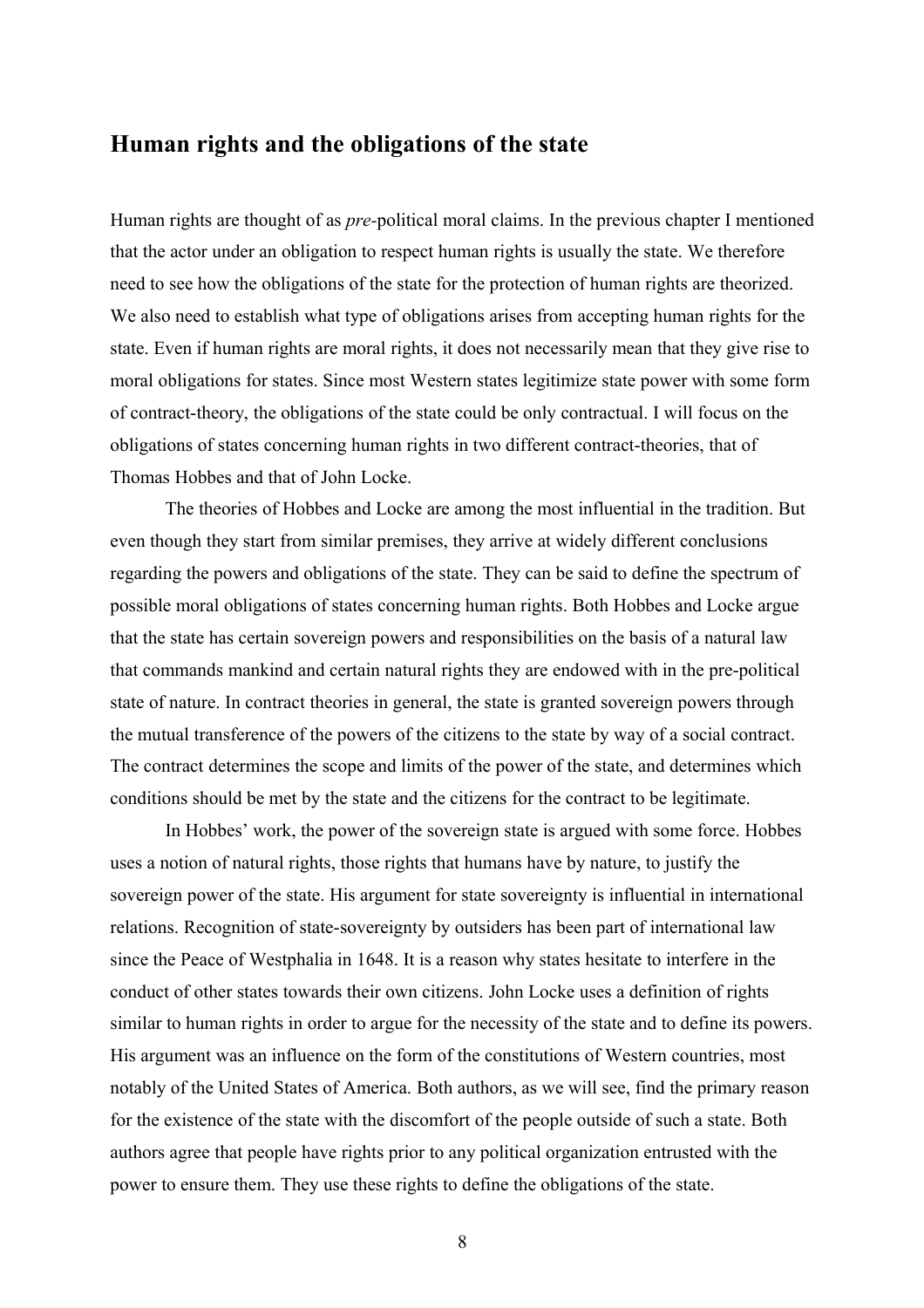My question with the investigation of both authors is if the state has a moral obligation to ensure the human rights of the own citizens. I will try to find arguments in both authors that support a moral duty of the state for active support for human rights. In order to do this I will compare the concept of rights the authors use with the concept of human rights and try to see how it influences the duties of the state. After establishing the duties of the state for the human rights of the own citizens, we can find out what the authors think about a moral duty of the state extending towards the rights of non-citizens.

#### <span id="page-8-0"></span>**Hobbes**

Hobbes' Leviathan was published in 1651. In it his argument for the power of the state starts from the imagined pre-political state of nature. When humans were not in a political society, they were free to use what Hobbes called their natural right to liberty:

"The Right of Nature, which writers commonly call *jus naturale*, is the liberty each man hath, to use his own power, as he will himself, for the preservation of his own nature; that is to say, of his own life; and consequently, of doing any thing, which in his own judgement, and reason, he shall conceive to be the aptest means thereunto". (XIV, p.172)

This right of nature is similar to human rights in the sense that it is a right that all men share equally and without a political system. In the state of nature people could use their right as they pleased. This entailed for Hobbes that humans were isolated from each other, to such a degree that they would be in a state of war against each other; Hobbes famously argued that:

"during the time men live without a common power to keep them all in awe, they are in that condition which is called war; and such a war, as is of every man, against every man". (XIII, p.171)

According to Hobbes, that there would be a state of war without a common power can be seen from the actions of independent monarchs:

"But though there had never been any time, wherein particular men were in a condition of war one against another; yet in all times, kings, and persons of sovereign authority, because of their independency, are in continual jealousies, and in the state and posture  $[\dots]$  of war." (XIII, p.171)

This state of war of all against all forms the basis for establishing the state with powers of sovereignty.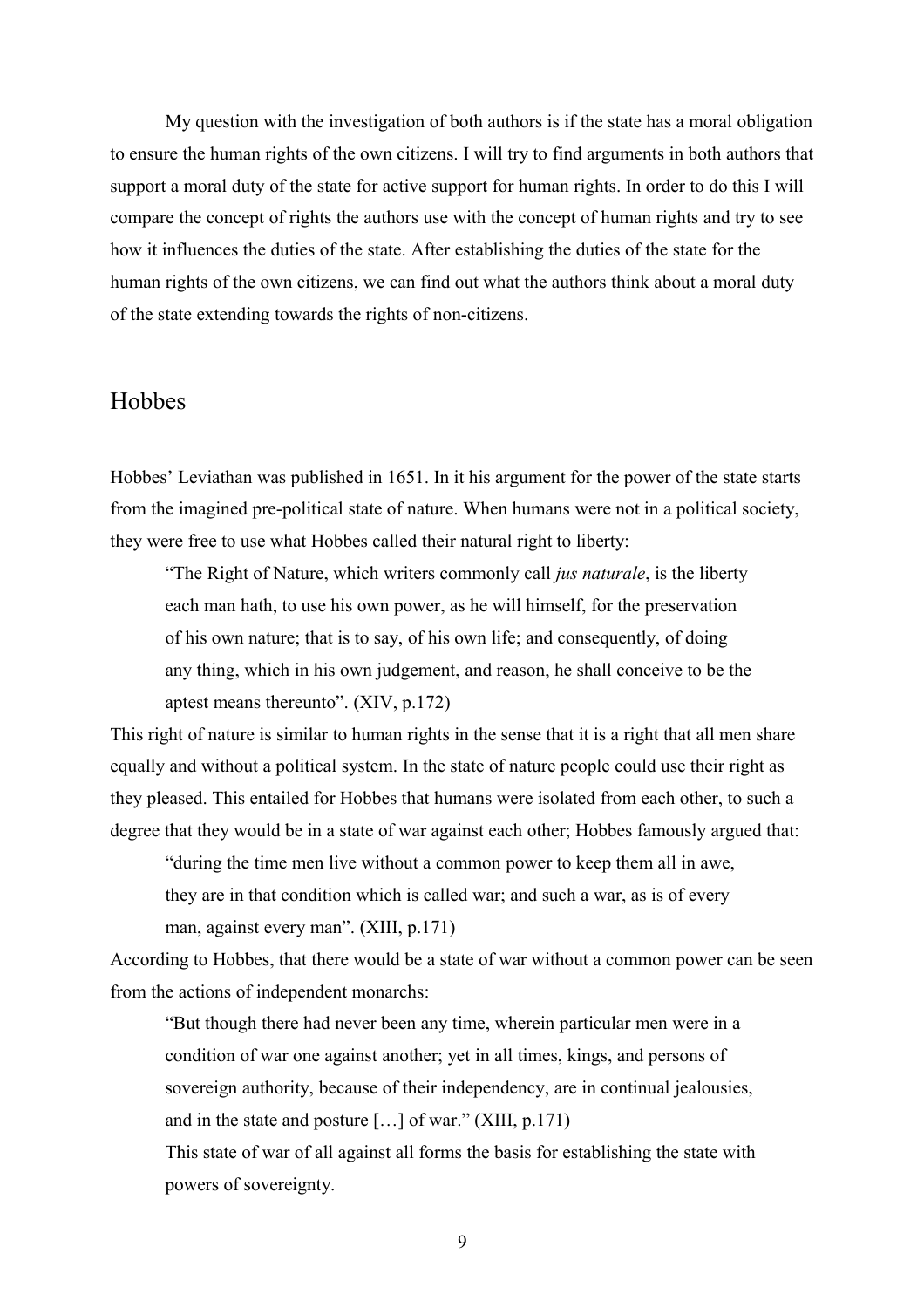In the pre-political state, although every man is free to act according to his will, there can be obligations. According to Hobbes, any obligation arises out of our own actions, such as making a promise or entering into a contract.

"there being no obligation on any man, which ariseth not from some act of his own; for all men equally, are by nature free." (XXI, p. 207)

The obligation arising from the law of nature forms an exception to this rule. The law of nature obliges men to refrain from doing certain actions. The law of nature, Hobbes says…

"is a precept, or general rule, found out by reason, by which a man is forbidden to do that, which is destructive of his life, or taketh away the means of preserving the same; and to omit that, by which he thinketh it may be best preserved". (XIV, p. 172)

To refrain from doing that which would harm one's own self-preservation is the only source of obligations that does not arise out of a voluntary act. Hobbes believes this to be the only moral obligation. It is a duty that only considers one's own fate. By this law, any act that one does, even those that result in having an obligation, would be out of one's interest. Following the obligation is ultimately done for this reason. This law is the motivation for establishment of the state with its sovereign powers.

According to Hobbes, because of this law that commands all men to act for the sake of their self-preservation, humans are commanded to endeavour peace (XIV, p.172); a state in which there is assurance that there is not a disposition to fighting. This level of security can only be obtained by giving up the right of nature, because when men use their natural right they have the freedom to use anything that they think will benefit their life, even the life of another man. Giving up this freedom is necessary for creating the security that best preserves the lives of each person. To obtain peace, the right of nature of all should be mutually transferred unto the sovereign through what Hobbes calls a contract:

"Right is laid aside, either by simply renouncing it; or by transferring it to another […] The mutual transferring of a right, is that which men call contract" (XIV, 173)

All participants should transfer their right to liberty to the sovereign, and all should give up as much liberty as all others. Of course, the sovereign has more freedom than the other participants. Once the contract is established, those who live under the common power of the sovereign are obliged to follow the laws that the sovereign determines. The effect of the moral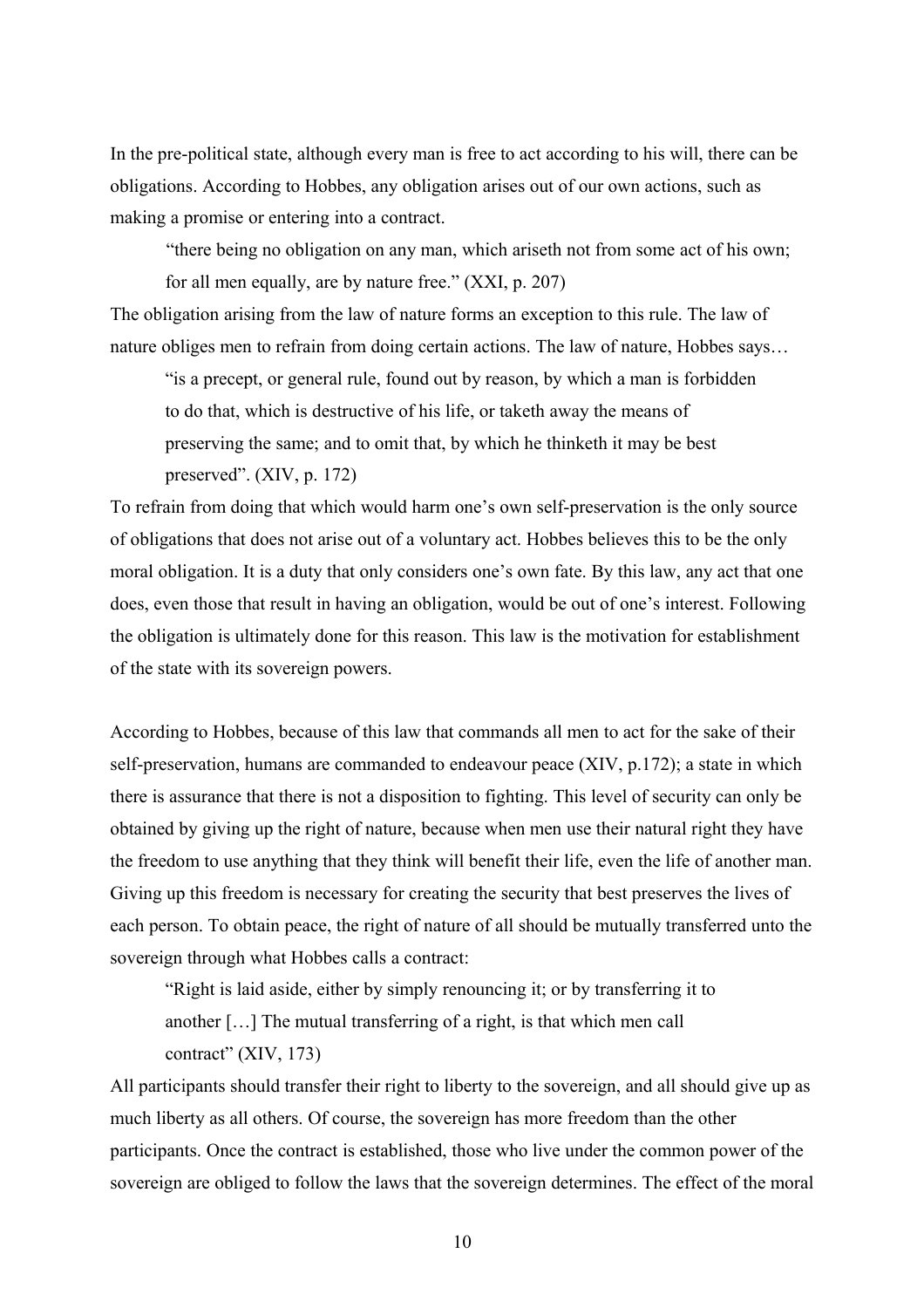law of nature is that the people should give up their natural rights and contractually establish the power of the sovereign state. The moral law remains in effect after the establishment of the contract.

Hobbes makes a point of defining a right only as a liberty, a freedom to do something, whereas human rights can oblige others to do something. In Hobbes' theory, such duties only come with the establishment of law. He writes that law and right…

"ought to be distinguished; because RIGHT, consisteth in liberty to do, or to forebear; whereas LAW, determenith, and bindeth to one of them: so that law, and right, differ as much, as obligation, and liberty; which in one and the same matter are inconsistent. (XIV, 172)

This is not a mere difference in definition, but goes to the heart of the matter. Moral obligations on the part of others are as good as absent from Hobbes' theory. The only moral obligations that exist concern one's own actions to self-preservation. Only when there is a power strong enough to compel others to act can we speak of law and of obligation, but it remains out of the interest of self-preservation that people are compelled to act in these instances, not out of the force of a stronger moral obligation.

Hobbes' argument for the establishment of the state with its powers of sovereignty uses the idea of a pre-political right of mankind. But this idea is different from our idea of human rights. The rights are pre-political, but once the political society is established, this right has to be sacrificed. The state has no obligation under the contract to secure the right of nature. The rights of nature is neither inalienable, nor does the state have any obligations towards its citizens with respect to the right of nature.

The sovereign is free to determine, by way of law, the rights of the citizens and these rights could in principle be the same as what we now consider to be human rights. However, if the sovereign would alter the law, the rights would be altered as well. This is a fundamental difference between Hobbesian rights and human rights. It also makes clear that in this theory such rights are not universal. In a state of nature everyone possesses equal rights, but these rights are not universally shared, because they are dependent on the kind of state a person lives in.

There is however an inalienable right that cannot be sacrificed in Hobbes' theory: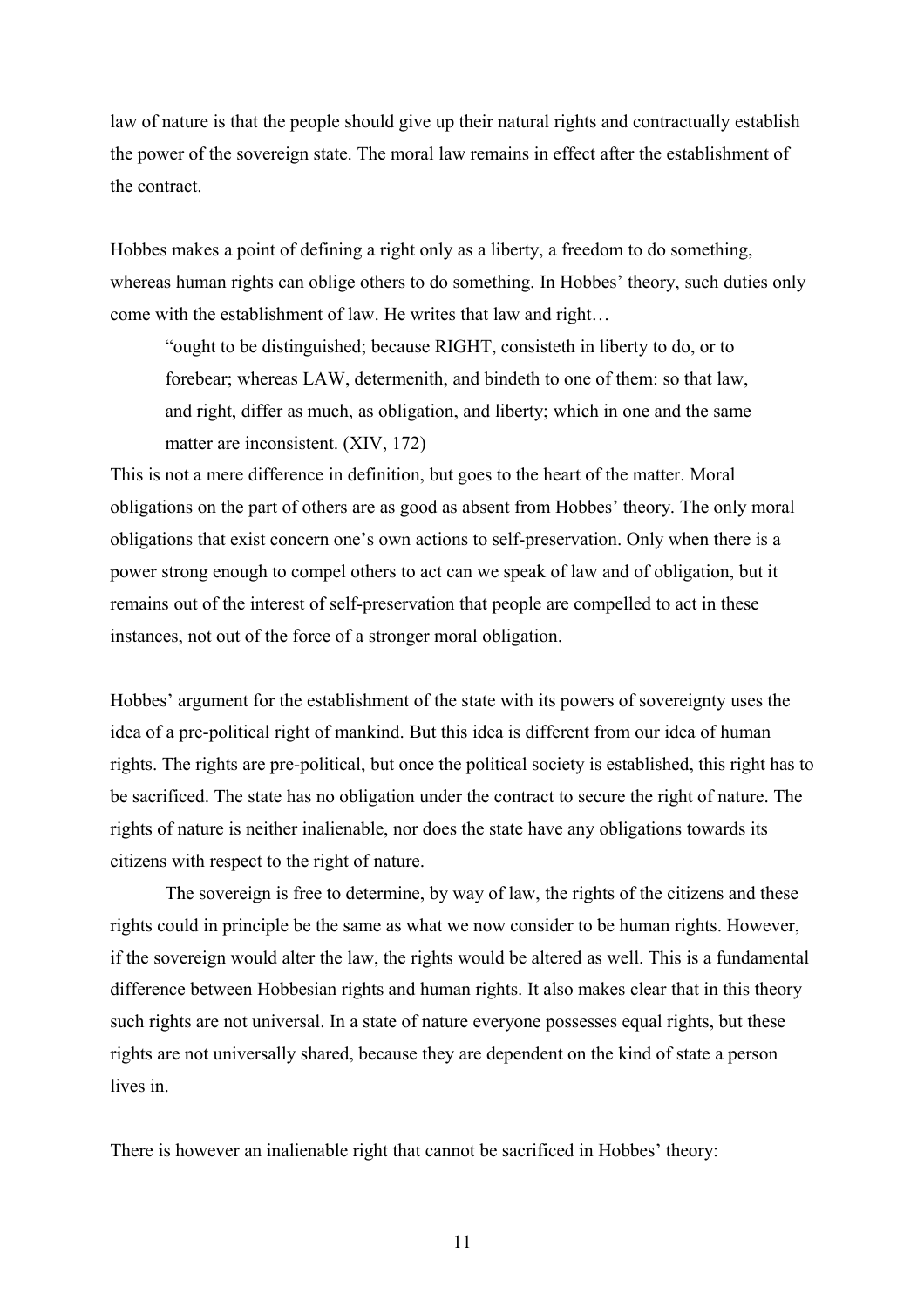"Whensoever a man transferreth his right, or renounceth it; it is either in consideration of some right reciprocally transferred to himself; or for some other good he hopeth for thereby. For it is a voluntary act; and of the voluntary acts of every man, the object is some *good to himself*. And therefore there be some rights, which no man can be understood by any words, or other signs, to have abandoned, or transferred". (XIV, 173)

These rights consist in the freedom to act for the sake of self-preservation or to act in selfdefence. The contract that establishes the state can therefore not be made so that the selfpreservation of the members of the state would be harmed by its establishment. When the state does anything to harm the life of a person, or of its citizens, the contract is broken. The state should always make sure that the life of its citizens is better preserved than in the state of nature, and the preservation of the life of an individual member is enough reason to break the social contract for at least that person.

The state is thus obliged through the law of nature to ensure some level of peace for its citizens. However this cannot be called a moral obligation. The only moral obligations come from the maxim of self-preservation. It is a precondition for the legitimacy of the contract. If the state breaks the contract, it means that the individuals affected are not obliged to follow the rules of the sovereign because they threaten the minimal condition of their selfpreservation. The legitimacy of the institution of the state for the rest of the citizens stays intact as long as there is no "war of all against all". The state is under a contractual obligation with respect to its citizens to ensure a condition that is better for their self-preservation than the state of nature. If the obligation is not met for one or more persons, the contract is broken for them. This is not a moral obligation towards the own citizens that comes from accepting human rights. Hobbes uses the maxim of self-preservation as the only criteria for the moral judgement of acts. This does not entail a duty towards others.

Hobbes wrote at a time when many wars were waged in Europe, a period that eventually led to the Peace of Westphalia, establishing the sovereignty of states. He noticed that without a common power enforcing international standards, independent rulers were keen to use their powers to better themselves. According to Hobbes, this disposition was not morally blameworthy, because without a common power there was no law that these monarchs were obliged to follow. Such a law needed effective enforcement-mechanisms, as another famous phrase suggests: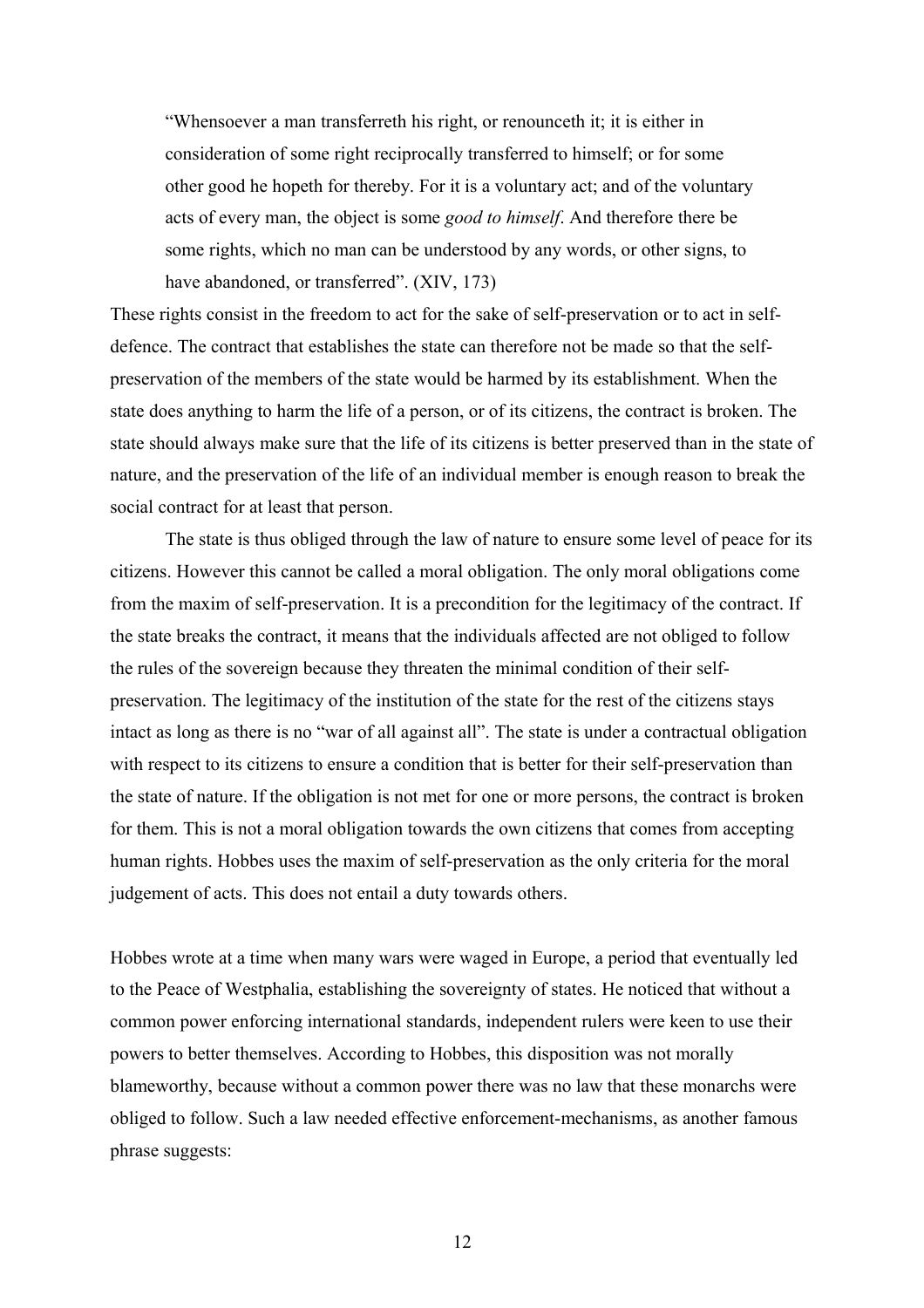"covenants, without the sword, are but words, and of no strength to secure a man at all". (XVII, 187)

But, not only was the sword useful to secure man, the sword is also necessary for the law to morally oblige men:

"Where there is no common power, there is no law: where no law, no injustice" […] Justice, and injustice [are] qualities, that relate to men in society, not in solitude. (XIII, 171-2)

This suggests that the sovereign state is not under a moral duty, but that it provides the framework that is necessary for moral duties be meaningful. In Hobbes' sense, human rights would only have a meaning once they were politically established and enforced.

We can conclude that the obligations of the state through the social contract are very minimal. This is partly because of the minimal obligations of the law of nature to selfpreservation, and furthermore because of the fact that the right of nature that all humans have in the natural state, can be given up and transferred to the state. The little responsibility that the state has to ensure that there won't be a condition of a war of all against all, it has towards its own citizens in order to uphold the contract by which they are obliged to follow the laws of the sovereign, instead of their right of nature. This condition is determined by the contract and is best understood as a contractual obligation.

Human rights by contrast define certain liberties of the person and also certain obligations on the part of the state. Not accepting these rights of the person as inalienable entitlements that the state cannot contravene without tyranny, here leads to a great amount of liberty for the use of state power.

I will return to examine the outcome of accepting such a theory with respect to the obligations of the state or lack thereof, towards non-citizens on page nineteen. First however, let's see if Locke's contract theory does use human rights as the guideline for the contract, and if it generates moral obligations of the state for the enforcement of human rights.

## <span id="page-12-0"></span>John Locke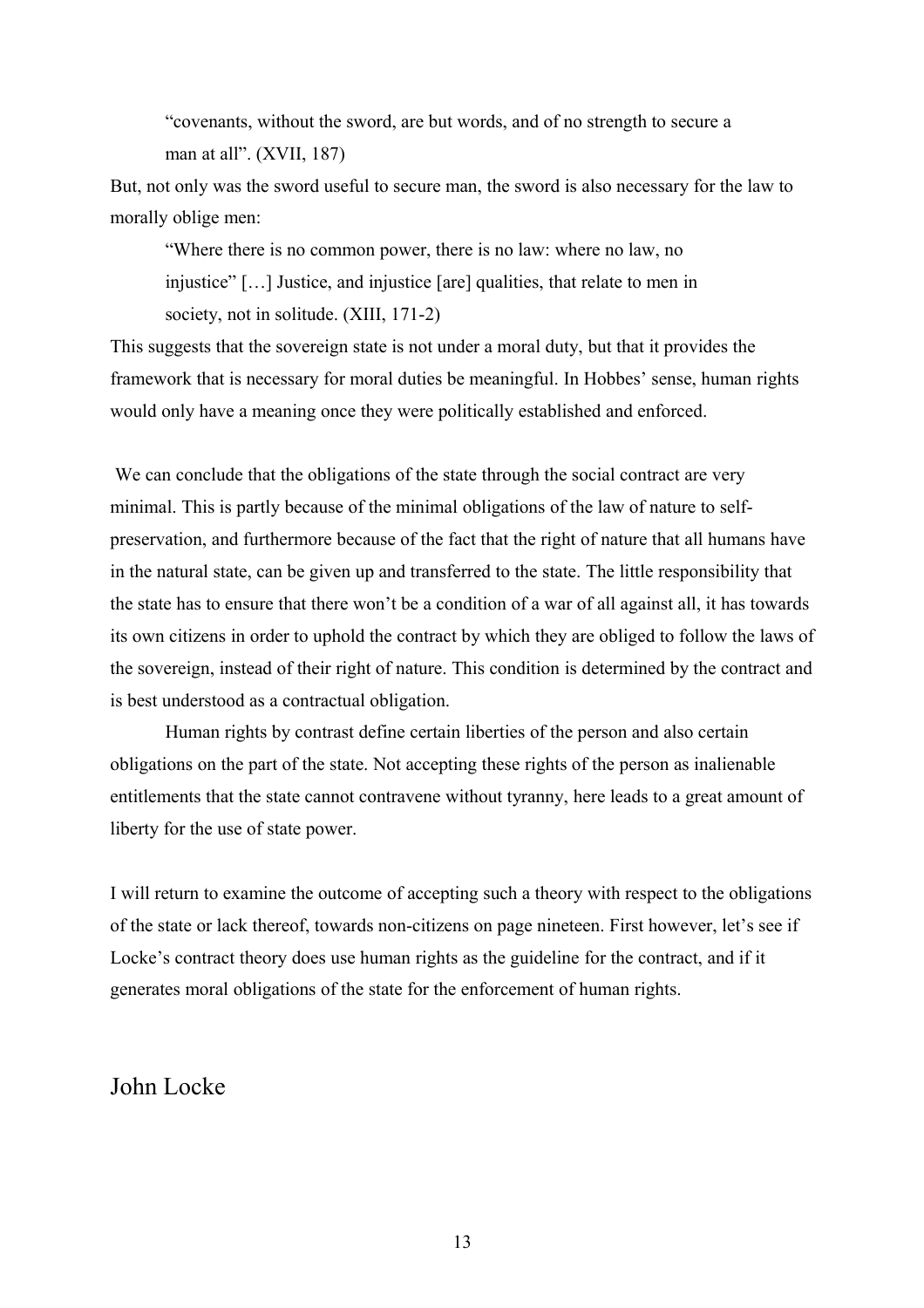John Locke's 'Second Treatise on Government' was published in 1689. In it, Locke's argument for the legitimate power of the state also starts out from the pre-political state of nature, which he defines similar to Hobbes:

"To understand political power, right, and derive it from its original, we must consider what estate all men are naturally in, and that is, a state of perfect freedom to order their actions, and dispose of their possessions and persons as they think fit, within the bounds of the law of Nature, without asking leave or depending upon the will of any other man" (Ch. II, §4, p. 312)

Freedom is a key-term, and again like Hobbes, this freedom is only restricted by the law of nature. On the content of this law of nature Locke has a markedly different view than Hobbes. Whereas Hobbes counted self-preservation as the only rule of reason in the state of nature, Locke refers to humans as the common possession of God, which denies us the right to take the life of another. The law inhibits the freedom in the state of nature in a number of ways.

"But though this may be a state of liberty, yet it is not a state of licence […] The state of Nature has a law of Nature to govern it, which obliges every one, and reason, which is that law, teaches all mankind who will but consult it, that being all equal and independent, no one ought to harm another in his life, health, liberty or possessions". (II, 6, 313)

Locke assumes that we are all equal because we are of the same species. The law of nature then morally obligates us to respect the life, health, liberty and possessions of all other humans. All humans that have reason will accept the law. The state of nature is guided by a moral law with a content that, contrary to Hobbes' thinking, obliges us to refrain from certain acts for the sake of others.

But a moral law does not make a human right. We have seen the distinction that Hobbes makes between a right, consisting in a liberty to do or forebear, and a law, consisting in an obligation to do or forebear. Locke does not see this distinction. The obligation of the law of nature not to harm the life, health, liberty and possession, are also rights in Locke's definition. According to Locke humans are born with:

"a title to perfect freedom, and an uncontrolled enjoyment of all *the rights and privileges of the law of nature*, equally with any other man, or number of men in the world" (VII, 87, 337)

The law of nature gives all humans a special title to its privileges of life, health, liberty and possession, and at the same time obliges others to respect these rights and privileges. His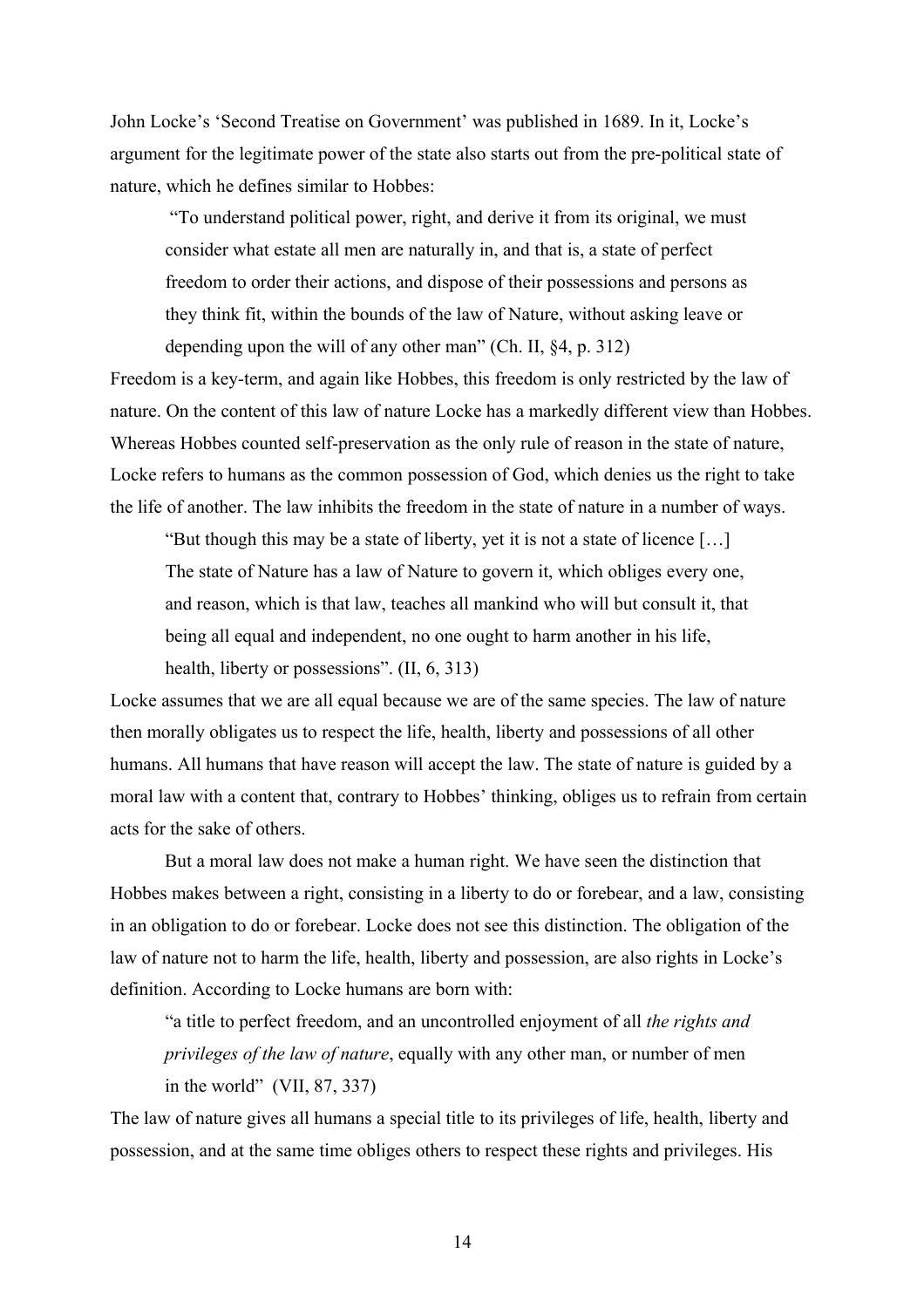concept of natural law approaches the concept of human rights because it defines prepolitical entitlements, shared equally with all humans and obliging others' respect for them.

Furthermore, Locke's law of nature states that people should strive towards peace, not only for self-preservation, but for the preservation of all of mankind:

"Every one, as he is bound to preserve himself, and not to quit his station wilfully, so by the like reason when his own preservation comes not in competition, ought he, as much as he can, to preserve the rest of mankind, and may not, unless it be to do justice to an offender, take away or impair the life, or what tends to the preservation of life, the liberty, health, limb, or goods of another" (II, 6, 313)

According to this law of nature humans should not only seek to preserve ourselves, but we also have obligations to the preservations of all humans once we can feel secure about our own situation. A moral obligation to all humans is contained in the concept of human rights, and gives us reason to assume that obligations to do, not only to forebear, are involved.

A moral obligation of the people to honour these rights in the state of nature however does not mean that the state has a moral duty to enforce them. To understand if and why the state has such an obligation we have to examine Locke's argument for the establishment of obligations on the part of the state.

With Hobbes, the establishment of the political society meant that the right of nature had to be given up. The reason for establishing a political community according to Hobbes was to establish a state that would preserve the lives of its members better than the state of war of all against all that he argued would be the case without a common power.

Locke does not think of the state of nature as so horrible, because of the content of the moral law that governs it. But he does see the need for a common power, for two connected reasons. One is that there will be men who are corrupt and not guided by the law of nature:

"[W]ere it not for the corruption and viciousness of degenerate men, there would be no need of any other, no necessity that men should separate from this great and natural community, and associate into lesser combinations." (IX, 128, 350)

It is striking that Locke thinks of the political society as a lesser combination than the 'great community' of the state of nature, meaning that the establishment of the state has some negative effects.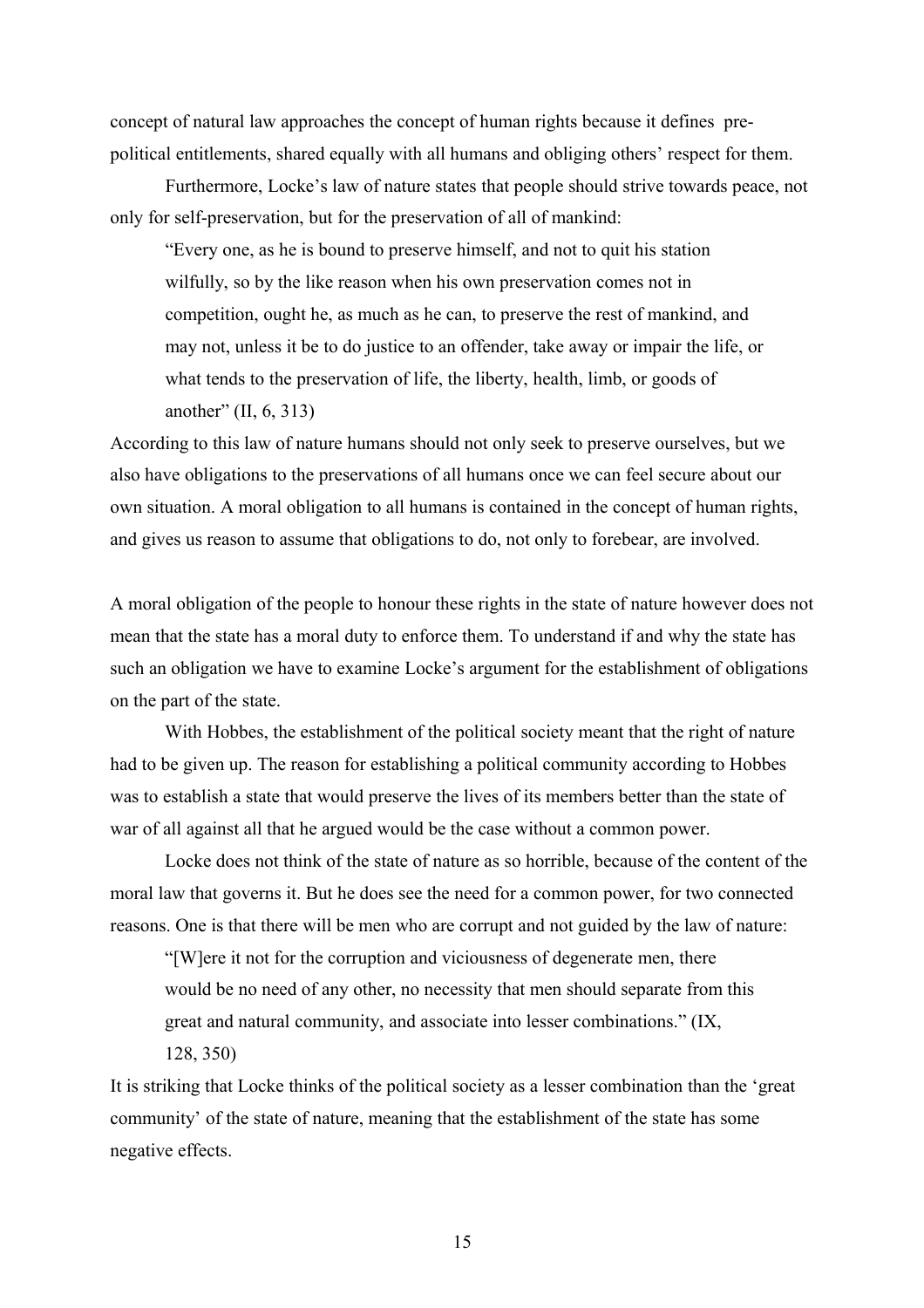According to Locke, the corruption and viciousness is a fact which makes the establishment of a political community necessary. Still, the fact that some do not follow the law of nature does not mean that a political society should be established, as long as those offences against the law of nature can be dealt with appropriately. Locke thinks, as does Hobbes, that a law would be in vain if there was no one to enforce it.

"And that all men may be restrained form invading others rights, and from doing hurt to another, and the law of nature be observed, which willeth the peace and preservation of all mankind, the execution of the law of nature is, in that state, put into every man's hands, whereby every one has a right to punish the transgressors of that law to such a degree as may hinder its violation. For the law of nature would, as all other laws that concern men in this world, be in vain, if there were no body that in the state of nature that had a power to execute that law, and thereby preserve the innocent and restrain offenders". (II, 6, 313)

The law of nature morally obliges people to do and forebear certain acts, but the enforcement mechanism ensures that the 'ought' in the law of nature is turned into an effective obligation. Since there are breaches of the law of nature, they have to be punished by someone for the law to be effective. But this right to punish is not a duty in the state of nature.

Punishment of the offences against the law of nature causes problems in the state of nature. In the state of nature everyone has executive power of the law of nature, which entails a right to punish crimes against it for the purpose of restraint or prevention, and a right of the injured to take reparations. The punishment should be equal to the crime, and enough to deter others from doing such a crime. This means that the person using the executive power has to sit as judge on the severity of the crime, often committed against him/ herself, and also as an executioner of the punishment. There is no possibility of appeal to the judgement in such cases. The punishment is exacted even if the judgement is unjust. Because it will happen especially when men sit in judgement over crimes committed against themselves - that the punishment will not fit the crime; this situation is not a very stable and just one according to Locke.

The other reason for the establishment of the social contract then is that in the state of nature are there is no "settled known law, to be the standard of right and wrong" with concomitant indifferent judges, and a power to support sentences. These are needed for the law of nature to be executed in a reliable way. With settled laws that can be appealed to, and judges that are not prejudiced, there is a guarantee that the enforcement will fit the law of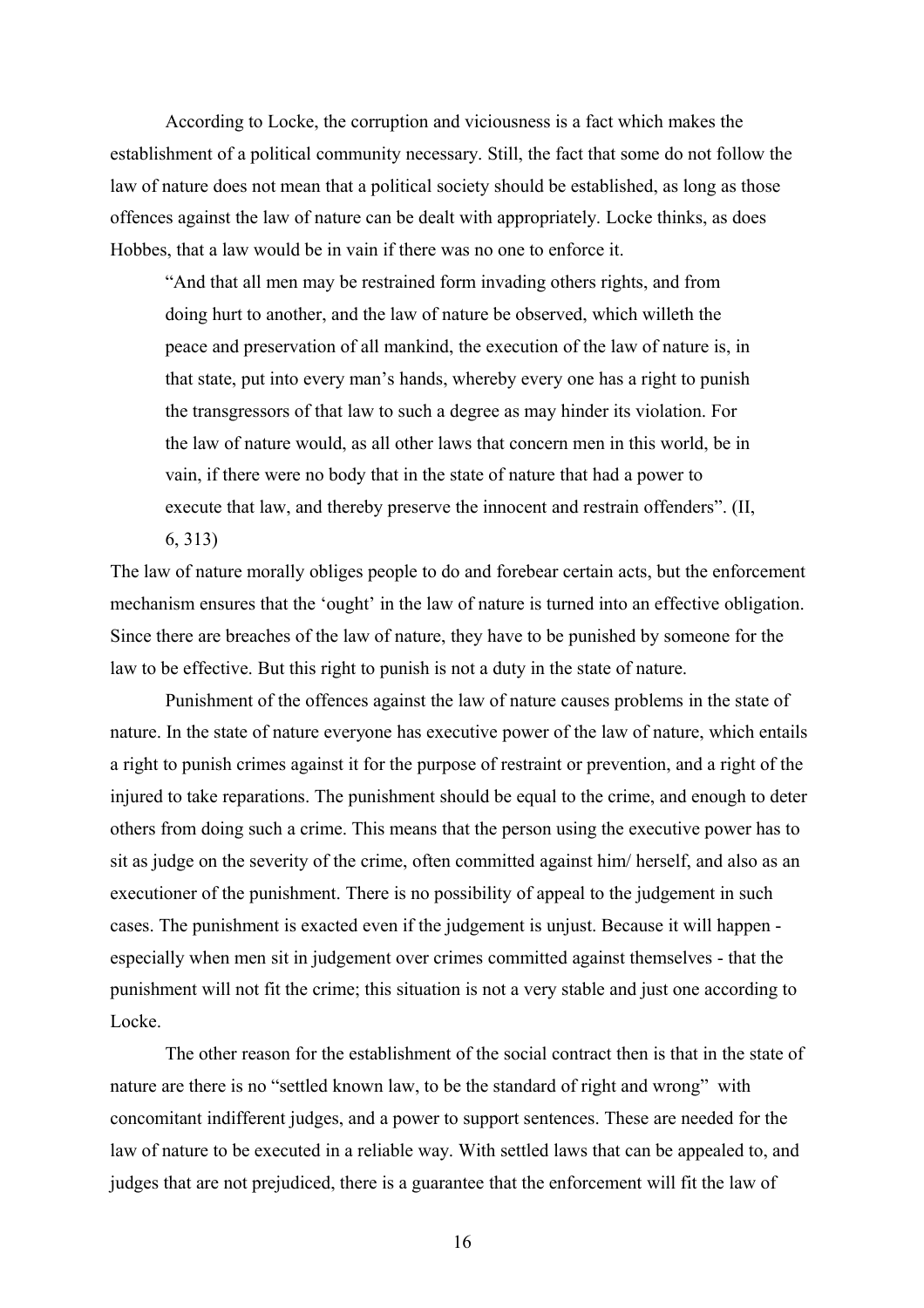nature. The right or power to execute the law of nature has to be given up in order to make the law of nature into a stable standard:

"There and there only is political society, where every one of the members hath quitted his natural powers, resigned it up into the hands of the community in all cases that excludes him not from appealing for protection to the law established by it. […] the community comes to be umpire by settled standing rules, indifferent, and the same to all parties; and by men having authority from the community, for the execution of those rules, decides all the differences that may happen between any members of that society concerning any matter of right"<sup>[1](#page-16-0)</sup> (VII, 87, 337)

Giving up the power and right to judge and punish breaches of the law of nature does not mean giving up the entitlements and privileges / rights of the law of nature. It means that the political society will now establish the standard through law by which breaches should be punished. Giving up the right to punish crimes against the 'rights and privileges of the law of nature' and transferring it to the state should ensure that the law of nature is now enforced properly. The social contract establishes which conditions the state should meet in the use of the power it has gained in the transfer. These conditions are designed to ensure that the law of nature is enforced with the right measure and equally towards all.

Notice that Locke states the natural powers are handed over to the community "in all cases that excludes him not from appealing for protection to the law established by it". In cases where there is no appeal to a law established by the community, persons retain the power to execute the law of nature.

Enforcement is for Locke an essential part of the law of nature, since without an effective enforcement mechanism the law of nature would not function as it should. The fact that the rights and privileges are threatened by corrupt men turns on this need for enforcement. But, since the right to punish offences in the hands of everyone also does not ensure a just system, there is need of a political society that can judge and punish offences without prejudice. The transference of the right to punish to the state is the main part of the social contract. This transfer gives the state the right to punish, but also makes it its main task and duty. The contract establishes a duty to enforce the law of nature that was lacking in the state of nature.

<span id="page-16-0"></span>The law of nature forms a guideline for the establishment of the contract according to Locke: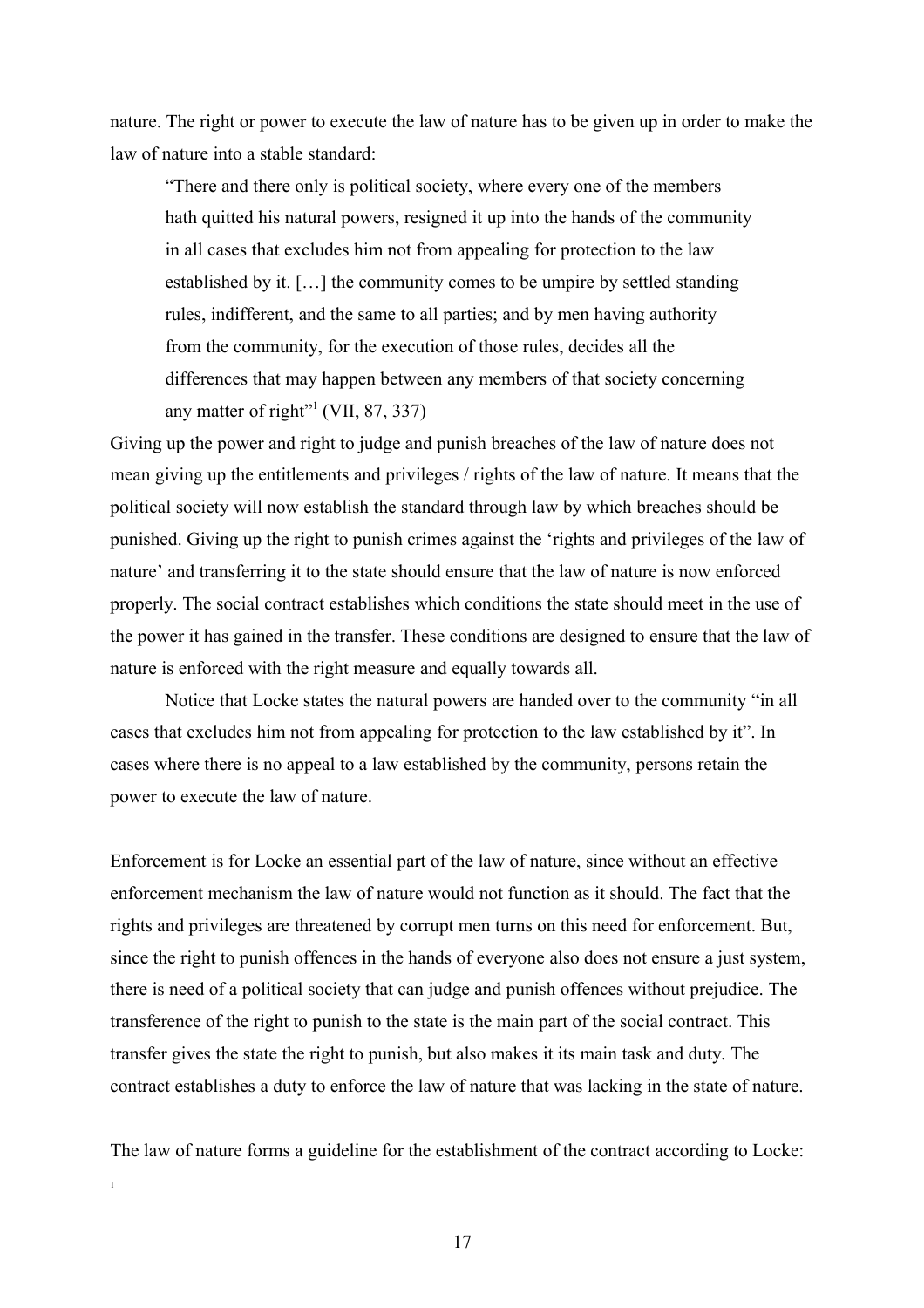[T]he fundamental law of nature being the preservation mankind, no human sanction can be good or valid against it" (XI, 135, 353)

The power of the state is legitimized because it promises a better enforcement of the law of nature than would exist in the state of nature. The contract is designed so that the state will enforce human rights. It establishes the duties of the state concerning human rights. These duties are therefore contractual and consist in:

"The legislative or supreme authority […] is bound to dispense justice, and decide the rights of the subject, by promulgated, standing laws, and known authorised judges" (XI, 136, 353)

The reason for these duties however does not lie with the contract. They are based on the law of nature. The legislative authority is bound in this way because:

[T]he law of nature being unwritten, and so no-where to be found, but in the minds of men; they who through passion, or interest, shall miscite, or misapply it, cannot so easily be convinced of their mistake, where there is no established judge; and so it serves not as it ought, to determine the rights, and fence the properties of those that live under it" (XI, 136, 353)

The law of nature is a moral law, and the state is guided and bound by it. The contract determines that the duty of the sovereign is to dispense justice. In other words the state has an obligation to enforce the law of nature indifferently. The privileges of the law of nature, to which every man has a title, have to be protected by the state, or else it would not serve 'as it ought'. Without the establishment of the state in this way, the execution of the law cannot be guaranteed to be just. If the state did not protect these privileges it would not use its power legitimately, not only because it would break the contract, but moreover because it would go against the proper enforcement of the law of nature.

The contract itself is moral in its nature. The fact that without the state the law of nature cannot be guaranteed to be obeyed is the reason for the contract to be established. The contract determines the institution and the method for the enforcement of human rights. We can therefore say that the state has a moral obligation to protect these privileges.

We have seen that the privileges of the law of nature are held equally by all members of the human species, that they give rise to obligations on the part of others. And we have seen that they are they are not given up in the establishment of the political society. According to Locke these pre-political universal rights form an obligation for every state: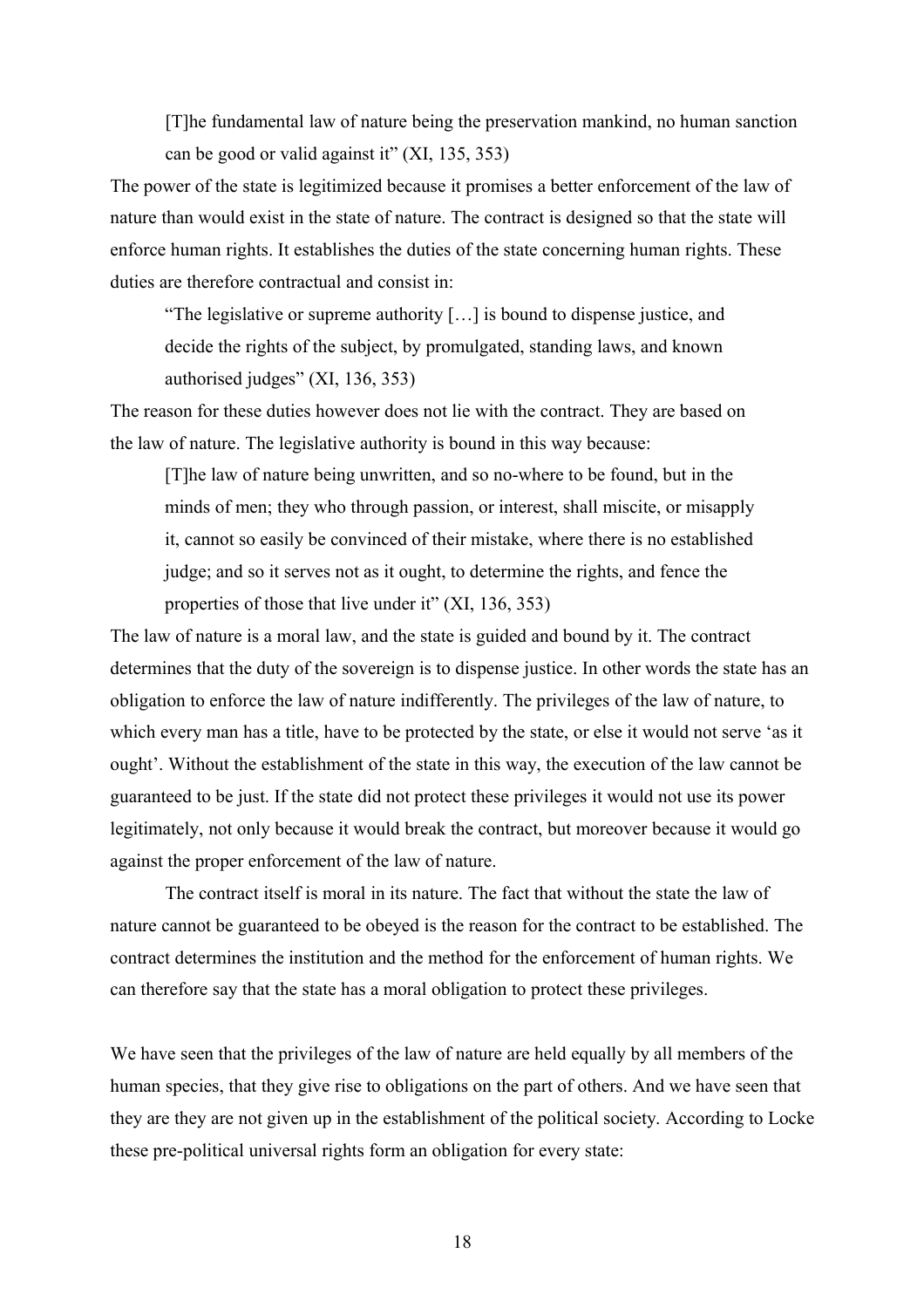"The obligations of the law of nature cease not in society, but only in a many cases are drawn closer, and have by human laws known penalties annexed to them, to enforce their observation. Thus the law of nature stands as an eternal rule to all men, legislators as well as others." ( XI, 135, 353)

The rights and privileges of the law of nature do not 'cease in society,' in fact they 'stand as an eternal rule,' we can therefore say these rights are also inalienable.

The question still remains, to whom does this duty apply? We have seen that the subject of the law of nature is all of mankind. Even though the state is guided by this law in its duties, we should still look at the limits defined by the contract of state power. The state has these duties, at least, towards the own citizens:

[T]he power of the society or legislative constituted by them [the people] can never be supposed to extend farther than the common good [which is] the better to preserve himself, his liberty and property [and] the peace, safety, and public good of the people". (IX, 131, 351)

The people give up their power to the state because it serves to better preserve these goals. Establishing a political society with common and indifferent judges means that the rights of the members of the community are protected and differences between the members are judged without discrimination. Having formed a community with a common judge to appeal to, the law of nature is now executed towards the members of the own society by the state apparatus, through human laws. The state judges infringements of human rights in the name of the community and in the interest of the people who make up the community.

In the next segment I will answer the question if we should interpret Locke's statements about "the peace, safety and public good of the people" and about the duty to preserve "the rest of mankind" so that it includes a duty towards non-members.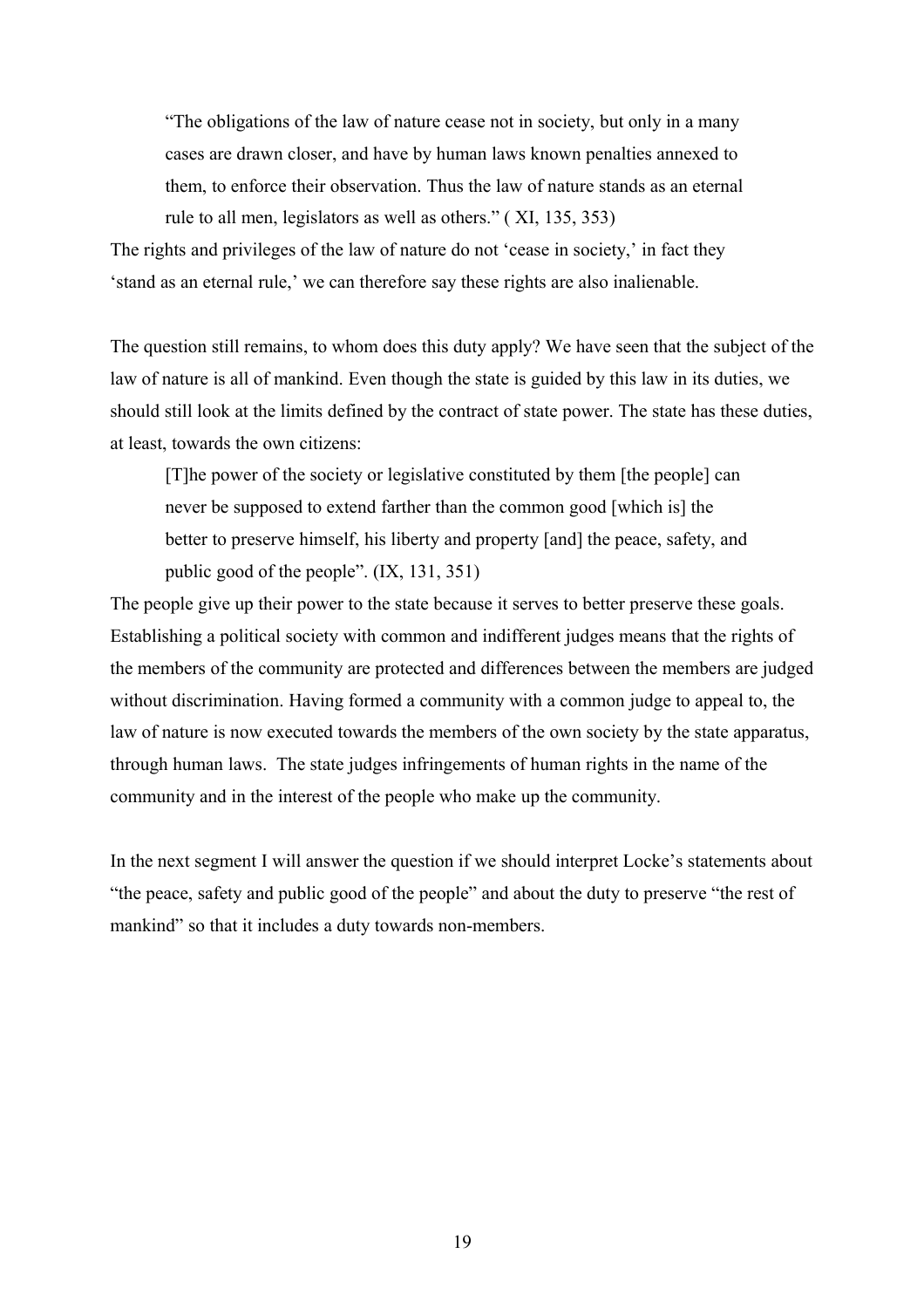### <span id="page-19-0"></span>**Obligations towards non-citizens**

We have seen two different arguments for the sovereign powers of the state. Both start from a pre-political state in which all persons are equally endowed with certain rights, but they represent widely different positions on the obligations of the state. Hobbes argues that there is no moral duty other than that of self-preservation and that there is no appeal to moral obligations unless there is a common power that can establish and enforce laws. Human rights, in this view, oblige persons and states to respect them only when there is a powerful authority that can demand this respect through law, to the extent that all persons would feel their self-interest served if they followed this law. Respect for the obligations arising from human rights would be secondary to the obligations arising from the maxim of selfpreservation. For this reason we can conclude that in Hobbes's theory, states do not accept the concept of human rights as a guideline for national policies. The obligations of the state for the own citizens are very limited. The only restriction on the freedom of the sovereign of the state in Hobbes's theory is when the self-preservation of the population is worse of than in a state of war of all against all. Making sure that the situation under the sovereign power of the state is better than in the state of nature is a contractual obligation. It is a minimal condition for the sovereign power to be legitimate, not a moral duty of the sovereign towards the own citizens.

Locke argues that all persons have a duty concerning human rights. In a pre-political state the moral obligations concerning human rights are enforced by individuals. In certain societies the authority required to enforce the moral obligations, i.e. the executive power, is given over to the state. When this happens, the state is granted sovereign powers and obligations to judge and punish breaches of human rights. These judgements have to be done by indifferent judges through an established law. The state then has a duty to ensure the protection of human rights. In this theory it is both a contractual obligation which determines that the moral law is now executed through human laws and a moral obligation to follow the moral law of nature.

The main duty of the state with both authors, if any, lies with the own citizens. The effect in both views is that human rights are primarily claims against the own government. These rights are therefore effectively transformed to citizens' rights. The pre-political rights are used as an instrument to define the obligations of the state. The universal demands of the pre-political rights seem to get lost in the process of the formation of the sovereign state. It is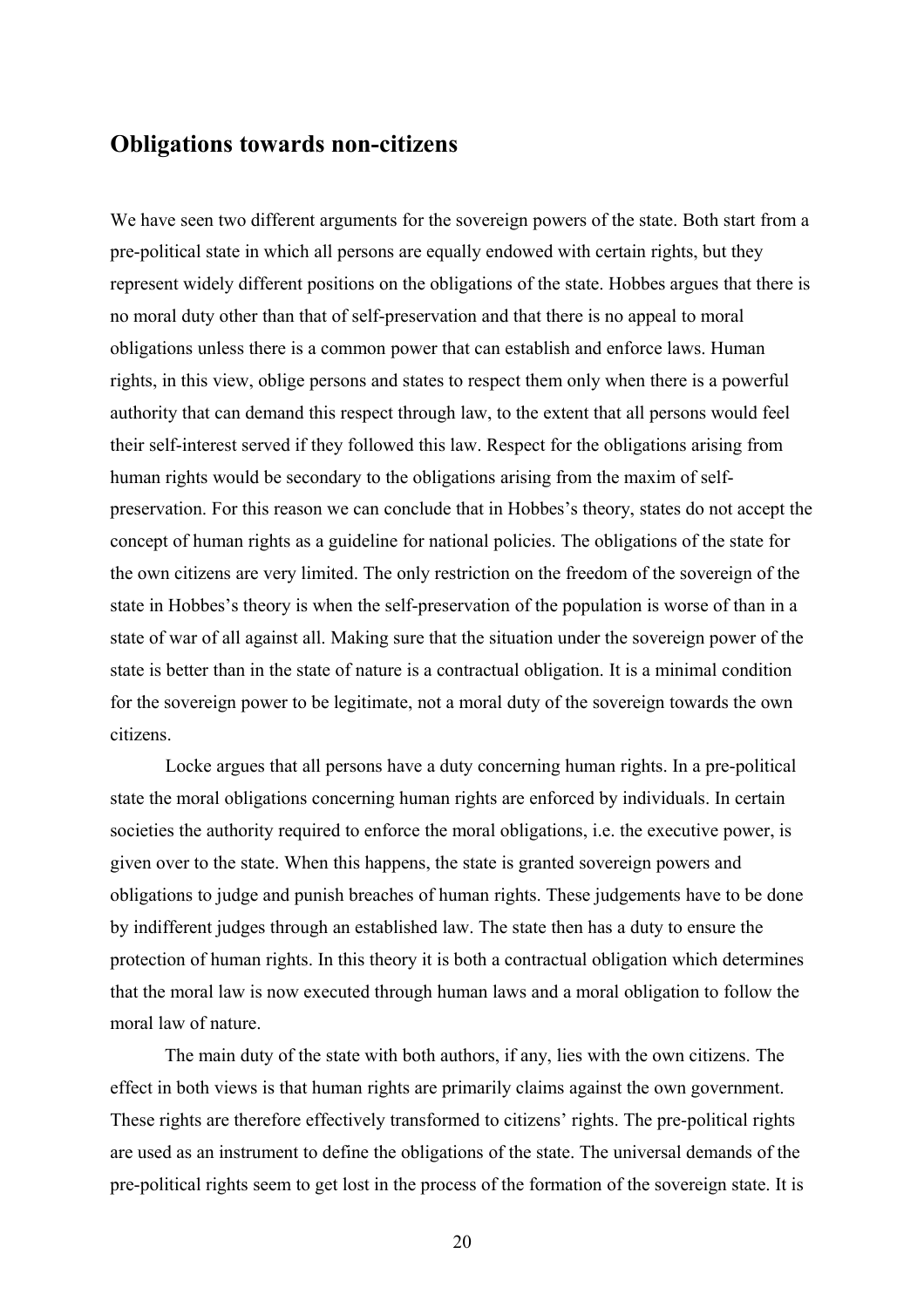doubtful if these views about the formation of the state can be reconciled with a responsibility of the state for the human rights of non-citizens.

Hobbes is very clear with respect to an obligation towards the citizens of other countries. Without a common power on this scale, the sovereign may wage war with other countries for self-interested reasons. States may wage war against each other:

"But because they uphold thereby [waging war], the industry of their subjects, there does not follow from it, that misery, which accompanies the liberty of particular men". (XIII, p. 171)

States are free to do this, because war against other states may be in the interest of the own state and its citizens and because the freedom of states in this respect is not as detrimental as the freedom of each person would be. The state only has a duty towards the own citizens.

Non-citizens outside of the state are in the state of nature with respect to those inside the state. They may have more rights, but significantly less security and no appeal to justice. This kind of contract-thinking does not determine many moral obligations on the part of the state towards the own citizens, and none towards non-citizens. The obligation that the state has is argued with the assumption of natural rights and natural obligations, but these are markedly different from the concept of human rights. With Hobbes, obligation arise out of the own interests of self-protection. Laws oblige people insofar as they see their interest served by following the law. In Hobbes' argument, the sovereign powers of the state have few limits and can be used by the sovereign with great liberty at the cost of the liberty of its citizens. With so little duty for the protection of the rights of the own citizens, it comes as no surprise that the state has virtually no obligation towards non-citizens, let alone a moral obligation for the protection of their human rights.

Hobbes does not accept the concept of human rights as a guideline for states. However, he does give room for a political interpretation of the concept. In Hobbes' thinking, to make states morally obliged to act for the sake of the human rights of person would require that it be made a provisions to enter such unions of states like the European Union, the NATO or UN. States would be obliged through international law or international treaties that have an enforcement procedure that would make offences against human rights. States would be morally obliged towards their own citizens as well as non-citizens when this would be in the interest of the state.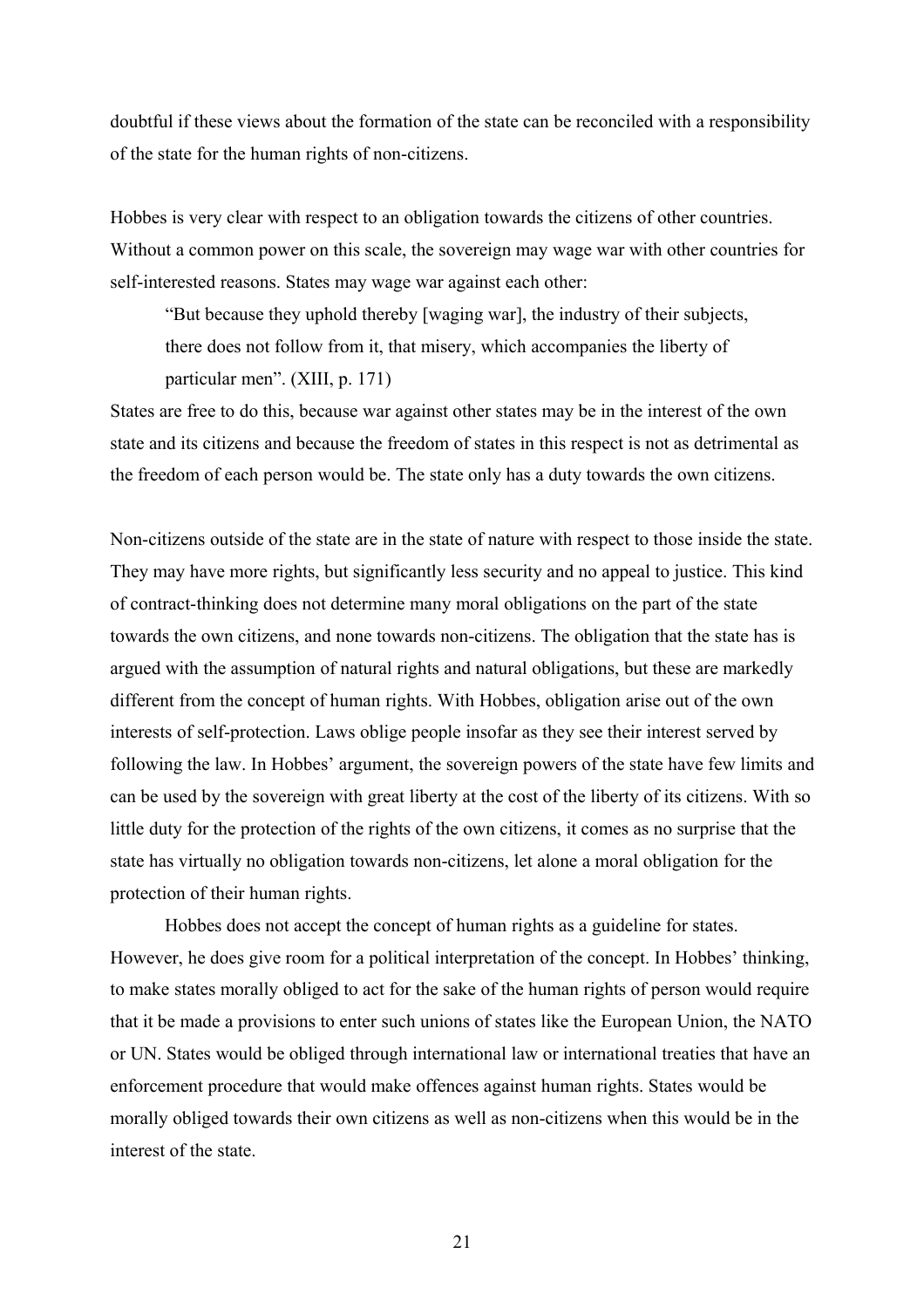What are the implication of Locke's theory for the obligations of the state outside of the borders of the own community? Occasionally, according to Locke, the power of the community is used to judge and punish offences from outside:

"the original of the legislative and executive power of civil society, which is to judge by standing laws, how far offences are to be punished, when committed within the commonwealth; and also to determine, by occasional judgements founded on the present circumstances of the fact, how far injuries from without are to be vindicated" (VII, 81, 335)

But he is not clear on what these 'injuries from without' could be. From the following remark I conclude that the power of the state should be used abroad only to the extent that the injuries affect the own community:

"And so whoever has the legislative […] power of any commonwealth, is bound to govern by established standing laws […] and to employ the force of the community […] abroad to prevent or redress foreign injuries, and secure the community from inroads and invasion. And all this is to be directed to no other end, but the peace, safety, and public good of the people. (IX, 131, 351)

This quote is particularly important because of the use of the word 'bound'. From this we can infer that the state has a certain duty. Locke states that a duty is to secure the community from others. Also he says that to prevent and punish injuries is directed at the public good of the people. His use of the word people instead of mankind, as he did earlier in the phrase "the law of nature […] which willeth the peace and preservation of all mankind," suggests that the execution of the law of nature has lost the scope it had over the "great and natural community" of the state of nature when the community has been established. With the transference of the executive power of the law of nature from the people to the state, the rest of mankind – those falling outside of the political society – are no longer part of the responsibility of the political society. All judgements of the state are for the benefit and public good of the own community.

Persons outside of the community without their own common judge are still in the state of nature, until they themselves consent to become member of a political society. Those who live in country or community without a standing law with indifferent judges, for instance those living within a dictatorship, where the dictator still holds the executive power of the law of nature, are also in the state of nature according to Locke: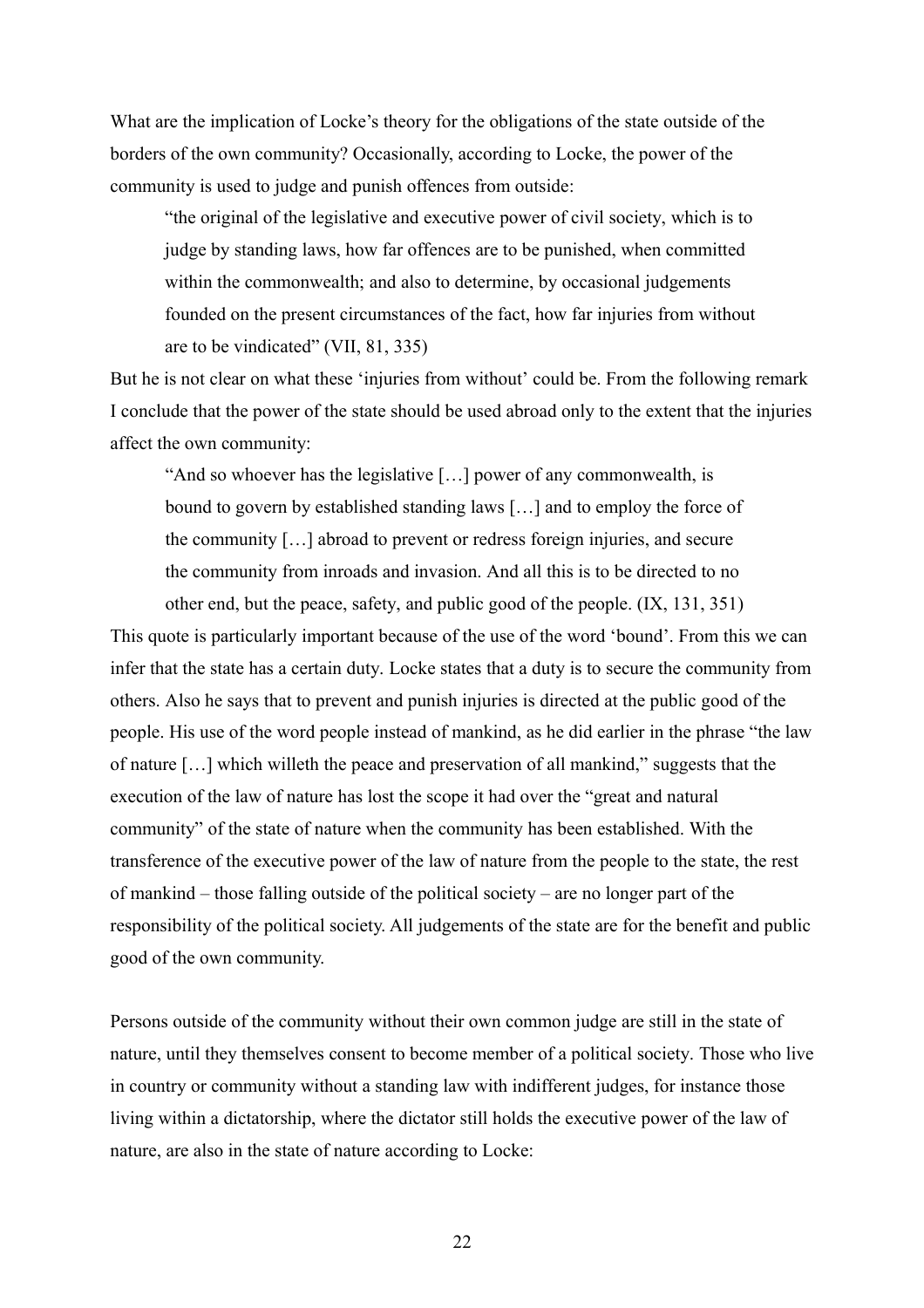"[Every absolute prince is in the state of nature] in respect to those who are under his dominion" (VII, 89, 338)

The law of nature to preserve all of mankind holds eternally, so it still obligates everyone inside the state after the establishment of the political society. Paradoxically, the executive duty of the state is towards its own members by virtue of the contract that establishes it. State officials are thus both bound by the law of nature to preserve all of mankind, and by the executive duty of the state to preserve only the subjects of the own state.

## <span id="page-22-0"></span>A right, not a duty

So far we have talked about obligations towards the own citizens and non-citizens. We can conclude that in the transference of the executive power of the state of nature from the individuals to the state, the state has an obligation to enforce the rights of the own citizens but not of non-citizens. But there is evidence that in Locke's theory that, although there is no duty, the state does have the freedom to enforce the rights of non-citizens.

According to Locke "the law of nature stands as an eternal rule to all men, legislators as well as others" and everyone is therefore obliged to preserve all of mankind "when his own preservation comes not in competition." The executive powers of people are handed over to the state and with it the duty to enforce human rights: "in all cases that excludes him not from appealing for protection to the law established by [the community]". In international affairs of states facing states or states facing non-citizens concerning human rights, there are no 'indifferent and common judges' to appeal to and no "settled standing laws, indifferent and to all the same" to be judged by. Active engagement in foreign policy towards non-citizens is usually directed at the citizens of countries outside of such bonds<sup>[2](#page-22-1)</sup>. In these cases the executive power is not handed over to the state, and the moral obligations are not the duties of states, but of individual persons, as in the state of nature. All persons, including legislators, retain their original power to execute the law of nature outside the sphere of the law established by the community. The law of nature states that those who are in a safe position and who have the power ought to punish offences against human rights if they are outside the sphere of the civil society, when punishing would help to preserve mankind. The governors of a state, just as all other persons, are under a moral obligation to do this if it would be to the

<span id="page-22-1"></span><sup>&</sup>lt;sup>2</sup> It can be argued that the European Union is a community that has established a common law with indifferent judges and powers of enforcement, but then the question remains if member states of the EU, or the EU itself can sit in judgement over non-EU states or citizens.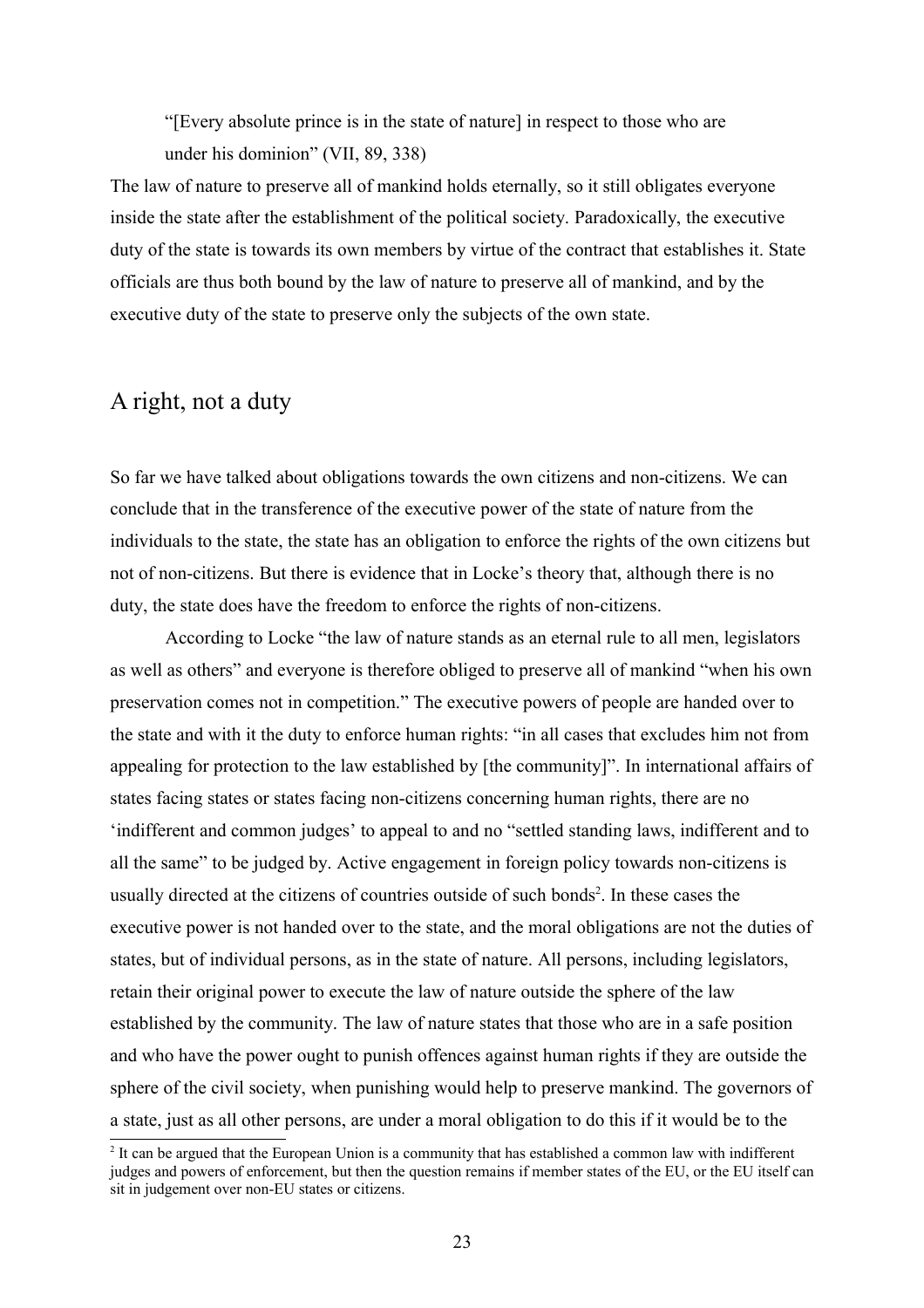benefit of the preservation of all mankind. Nevertheless, the contract that establishes the institution of the state determines its duty to enforce human rights only towards the own citizens.

However, the power of the state may be used to punish injuries against the law of nature, even if it is not a duty; We noticed that according to Locke the state has a right "to determine, by occasional judgements […] how far injuries from without are to be vindicated". There we concluded that to punish these injuries would be a duty if they affected the own community. Those in power are bound to act for the sake of the own community, but they are free to enforce the law of nature and to better the rest of mankind in cases outside of the own community. When Locke argues that in the state of nature every man has the executive power to enforce the law of nature, he uses the example of the right of states to punish aliens for offences against the law of nature:

"if by the law of nature every man hath not a power to punish offences against [the law of nature], as he soberly judges the case to require, I see not how the magistrates of any community can punish an alien of another country; since in reference to him, they can have no more power, than what every man naturally may have over another" (II, 9, 314)

The magistrate of a community can punish non-citizens for their offences of human rights because they hold the executive power of the law of nature just as any other man holds in the state of nature. In Locke's theory, even if states do not have a duty to enforce the rights of non-citizens, they do have a right to interfere concerning the human rights of non-citizens. Since states are not under a moral obligation to enforce these rights, it is likely that when a state meddles in the human rights of non-citizens, there are secondary interests that motivate a concern for these human rights.

# <span id="page-23-0"></span>Obligations when enforcing the human rights of non-citizens

We are faced with a practical problem. As I mentioned in the introduction, I assume that states are the most influential actors on a world-scale. In the contract theory of Locke the state is not assigned the power and duty for their enforcement. It has problems with the effective assignment of duties concerning non-citizens. The state is such a powerful actor in international relations, that the initiatives of individuals are insignificant in comparison to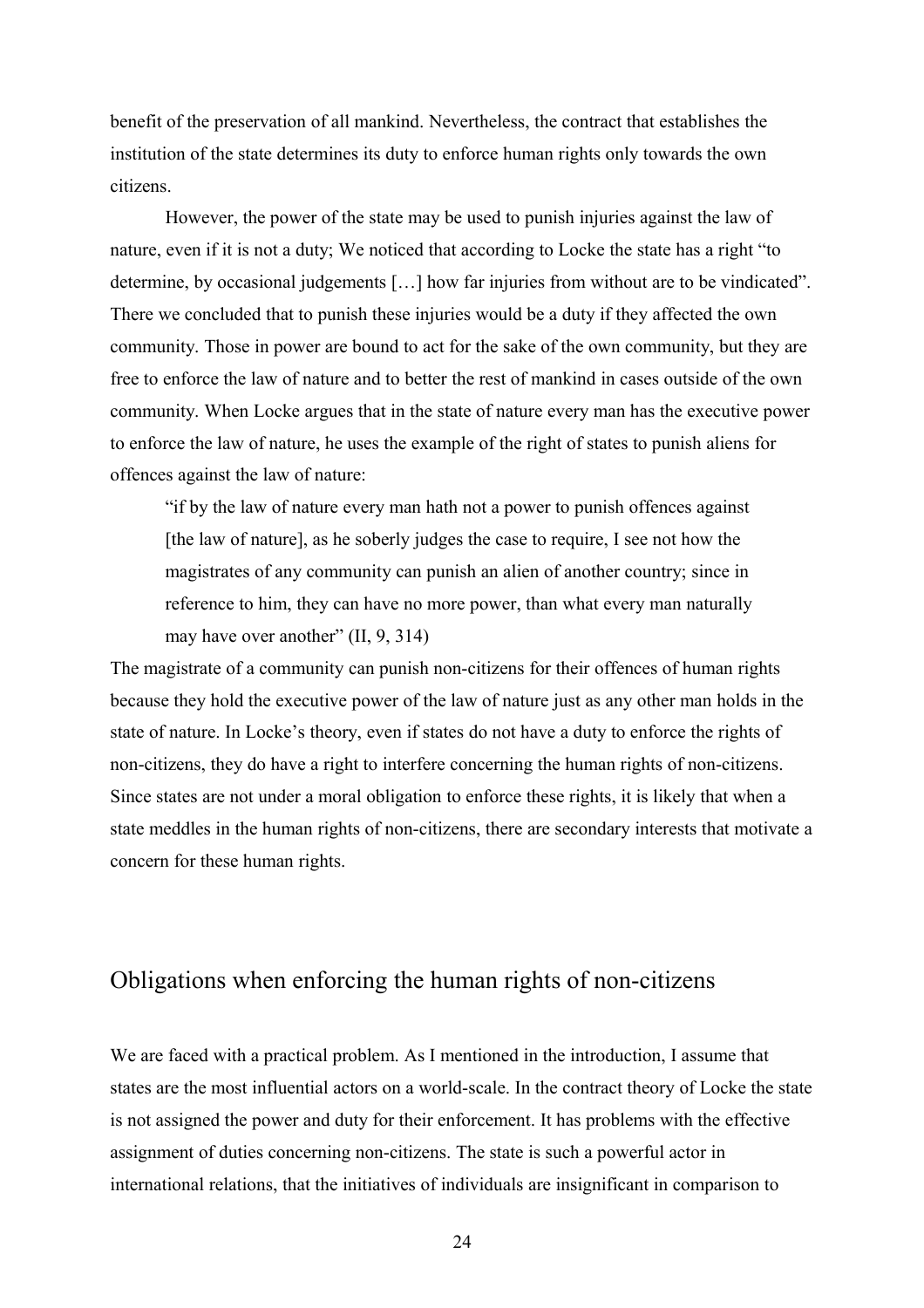those of states. Because the state has become such a powerful entity through the transference of the executive powers of its members, the individuals who have the moral obligations towards non-citizens do not have the power to enforce human rights in a manner that could have a significant effect. If the citizens give up their power to execute the law of nature in matters concerning members of the community and transfer those powers to the state, the effect is that the powers to execute the law of nature where there is no common law to appeal to are lost.

Paradoxically, human rights are the guideline for the establishment of the powers and duties of the state, but the duty towards all of mankind arising from human rights is lost in the process. With the birth of the state, the moral obligations arising from human rights are diminished for the state, to moral obligations concerning citizens' rights. The practical consequence is that there is no effective enforcement mechanism for the human rights of people living in countries where they are not enforced, or deliberately trespassed.

If states have a right to enforce human rights outside of the borders of their own community, another problem must be faced. The enormous influence of states makes them the most obvious target for the assignment of responsibilities with respect to the enforcement of human rights wherever they are not enjoyed. When states act on their right to enforce the law of nature towards the rest of mankind, how do we ensure that their judgements are legitimate? If states and legislators do act on their obligation to secure all of mankind outside of their sphere of sovereignty, we are faced with the same risks that were present in the state of nature. These risks are the fact of the "corruption and viciousness of degenerate men" as well as the "ill nature, passion and revenge" of those who use the executive power, that could lead to unjust punishments. When states are judging cases outside of the state, they sit in judgement over cases without common and indifferent judges. The state is not likely to be an indifferent judge over cases that affect non-citizens, since it is some interest that sparked the concern for the offence against the rights of these persons. There is no way to test the legitimacy of judgements and punishments for offences against human rights outside of the own state, since the state has not received the executive power from those it is ruling on. The primary responsibility lies with the own state.

What is missing with judgements on the infringements of the rights of non-citizens is an institution that is granted the power of enforcement by those affected, as well as a common law with indifferent judges. In the context of international affairs, human rights enforcement is subject to the same problems that are present for Locke in the state of nature. Human rights are not written in a common accepted standing law. Even if we agree that they are, in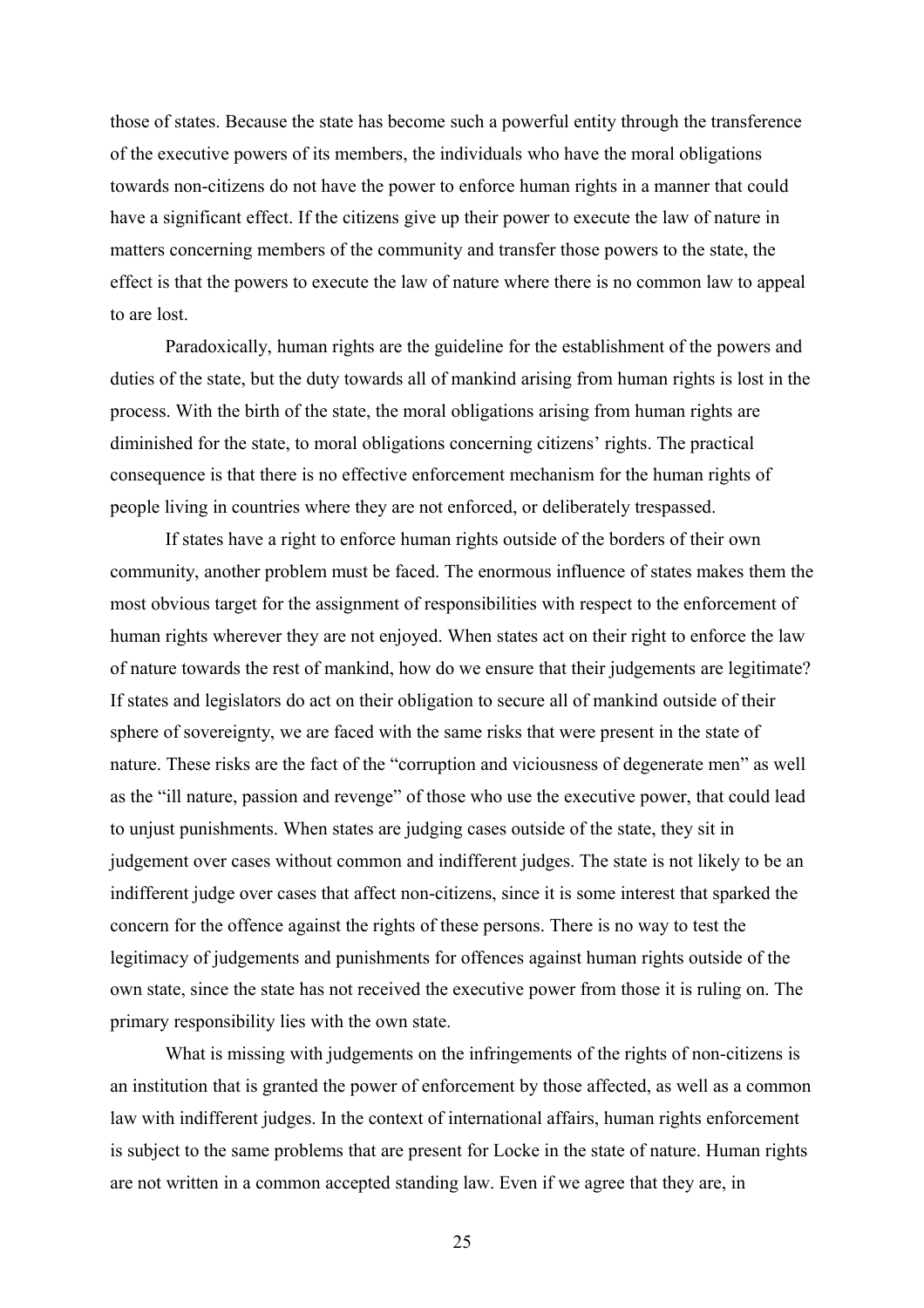documents such as the Universal Declaration, they are enforced without an institution that has the authority from the community that is affected by its judgements. Therefore judgments of individual states or a community of states over the citizens outside of this community could still be done by those "who through passion, or interest, shall miscite, or misapply" human rights law.

In facing this problem the state has certain duties concerning human rights towards non-citizens. Whereas the state can be perfectly fulfilling al its duties concerning human rights when they only enforce them towards the own community, the moment the state uses its right and power to interfere outside of its borders, it is obligated to make sure the interference is in line with human rights. With these judgements there is a need for a common law to appeal to, just as there is a law for the enforcement of the rights of citizens. If states accept the concept of human rights as the guideline for national policies, they accept that their legitimacy is dependant on fulfilling this task towards their own citizens. When states accept the concept as a guideline for foreign policies, which they do if they decide to interfere outside of their own borders with respect to human rights, they are faced with certain obligations towards non-citizens as well.

Locke and Hobbes agree that an obligation would be in vain if there is no enforcement mechanism to it. Locke feels that even if the obligations arising from human rights do not have an enforcement mechanism, they still ought to be respected, whereas Hobbes' argues that if in vain then the obligation disappears. If a state accepts the concept of human rights, it has to accept that the moral obligation is still present even though it is not executed. In Locke's natural law this would mean that when the preservation of the own citizens comes not in danger, someone should ensure the protection of the human rights of the rest of mankind, to the best of its abilities.

If we accept, as Western states do, that there is a moral obligation to secure human rights of all people, and we also accept, with Hobbes and Locke, that a moral obligation would be in vain without an enforcement mechanism, we should find out which mechanism would be appropriate for the enforcement of human rights outside of the state, just as Locke attempts to find the legitimate enforcement of them within the boundaries of the state.

Locke argues that the state is a legitimate holder of the executive power of the law of nature i.e. the power of enforcement of human rights concerning the own citizens, when it judges indifferently on infringements of the rights of the citizens and uses standing laws as the measure for the punishments of these breaches; a procedure to which appeal must be possible.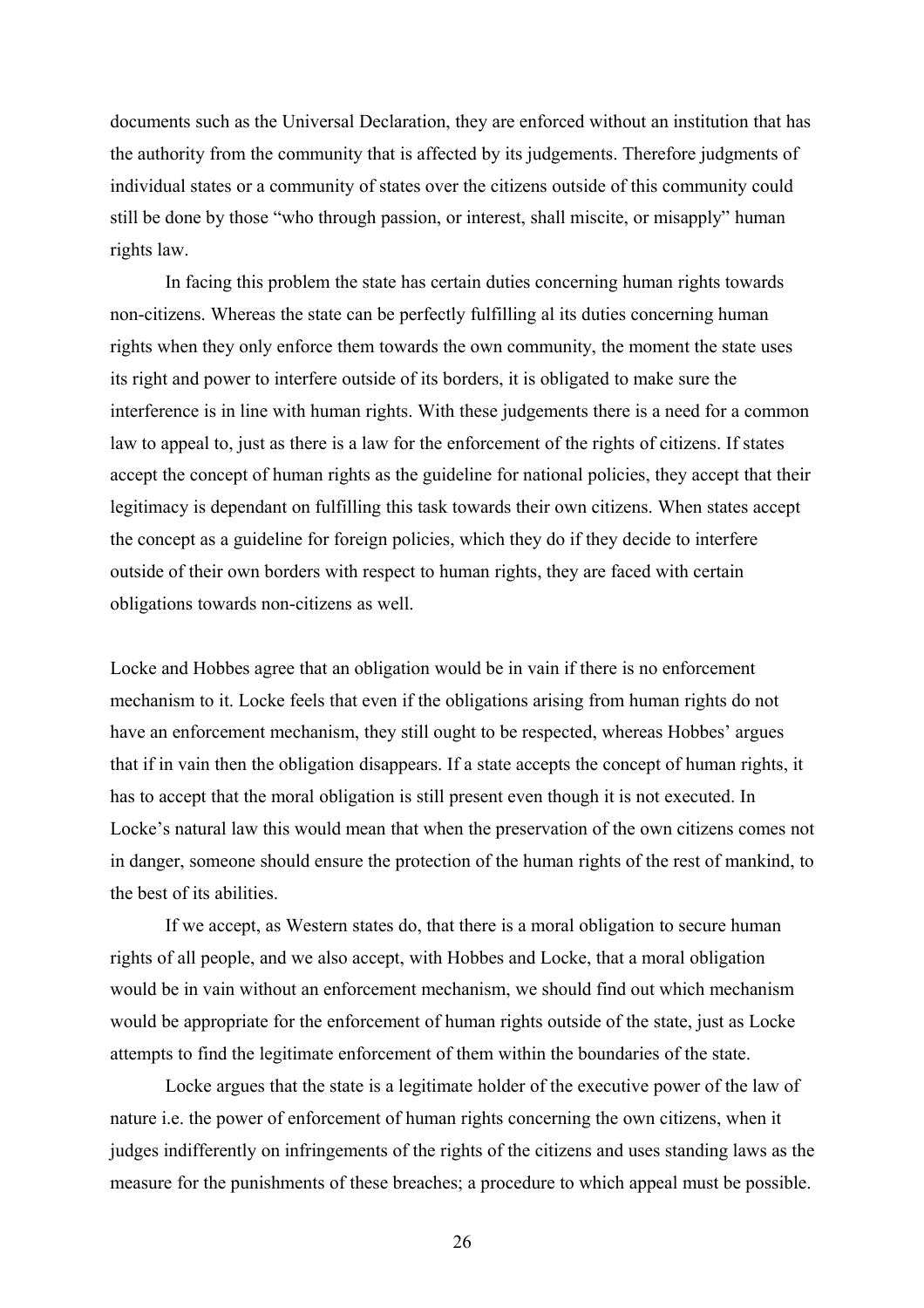The judgements of the state concerning the rights of the own citizens is legitimated not only by the use of this procedure, but also through the transference of the power from the citizens to the state, by which the people make enforcement of their human rights, the duty of the state. Similarly, the judgements on the international level should also be open to appeal, have a common standing law, and breaches of the law should be judged by indifferent judges that have no interest other than the just enforcement of the law, and who have authority from the community that its judgements affect.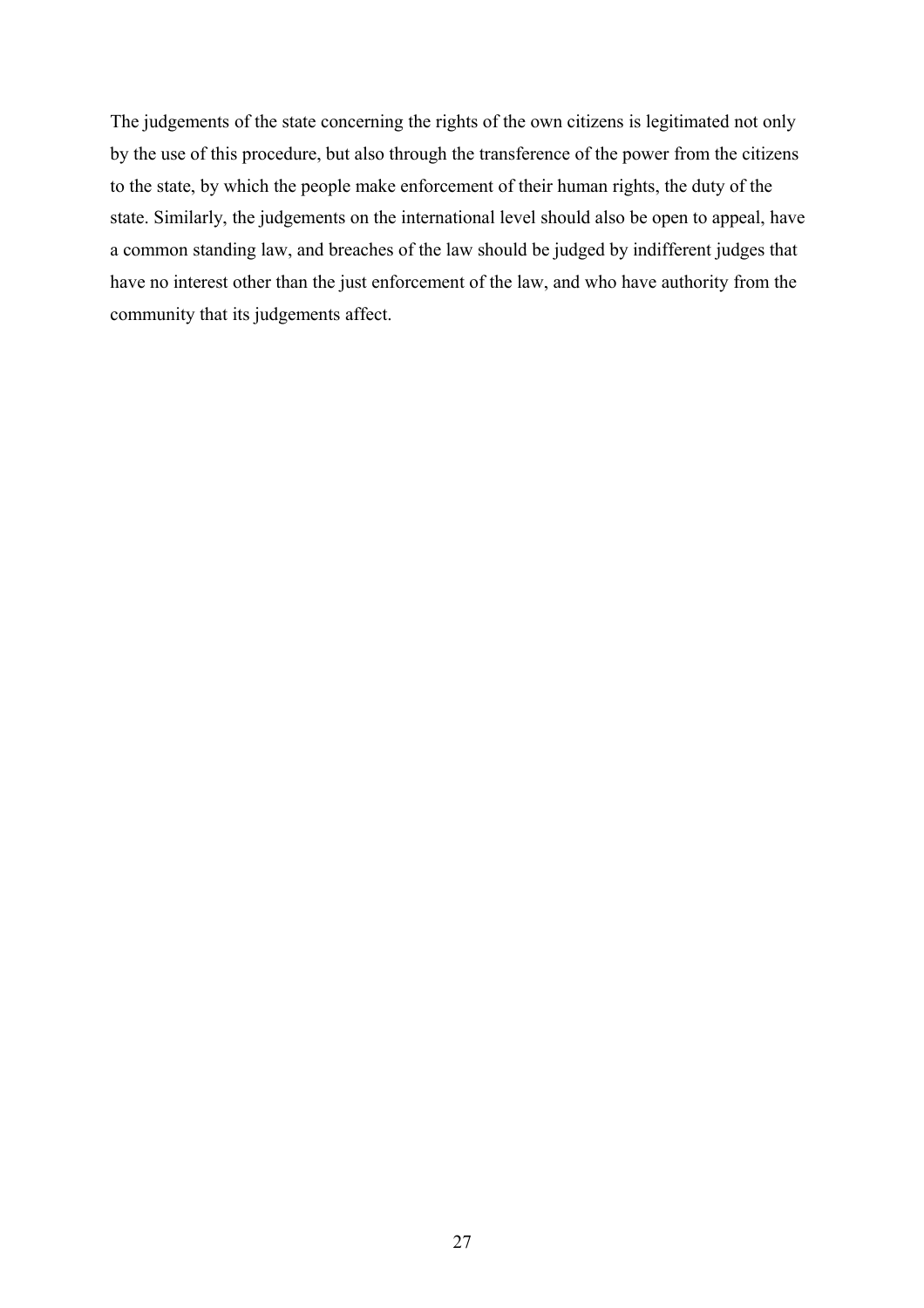## <span id="page-27-0"></span>**Conclusion**

Most western states legitimize the power of the state with the idea of a social contract. In contract-theories the people come together to form a binding contract that installs the state with sovereign powers and obligations. The obligations of the state are limited; instead of all members of the human species, the state has them mainly towards the citizens of the state. It is therefore doubtful whether a commitment to human rights can be united with such a view about the formation of the state. This thesis researched if accepting human rights as a guide for the national policies of a state morally obligates the state towards non-citizens with respect to human rights.

Contract-theories can be used to explain that human rights are a precondition to the rights of the citizen. As we have seen with Hobbes, without the idea that all humans are by their nature endowed with human rights, the state would have no obligation to secure these rights under the contract. In Locke's contract theory the powers of the state are legitimized by its duty to enforce the human rights of its citizens. But if the powers and obligations of the state are justified in this way, there are insufficient reasons to say that states have a moral duty to enforce the human rights of non-citizens.

The contract theories of Thomas Hobbes and John Locke provide two ends of the spectrum regarding obligations of states towards their own citizens. With both I discussed three questions in order to answer the main question of this thesis: Do human rights morally oblige states? - What are the obligations of states towards the own citizens? And, - What are the obligations towards non-citizens?

I concluded with Hobbes's contract theory, that even though it uses a concept of prepolitical rights that are shared by all humans to define the powers and duties of the state, his theory does not use human rights as a guideline for national policies. In Hobbes theory a moral obligation only comes with the establishment of a power that can establish and enforce laws. The state is not morally obliged, but provides the minimal conditions for moral obligations of others. All moral obligations ultimately rest on the maxim of self-preservations, whereas with human rights persons are also morally obliged towards others in virtue of the right. In this theory, the state has a strictly contractual obligation towards its citizens to ensure that there is no state of war of all against all, and the contract is broken for individual citizens only when the state threatens their self-preservation. With respect to non-citizens the state has no obligations.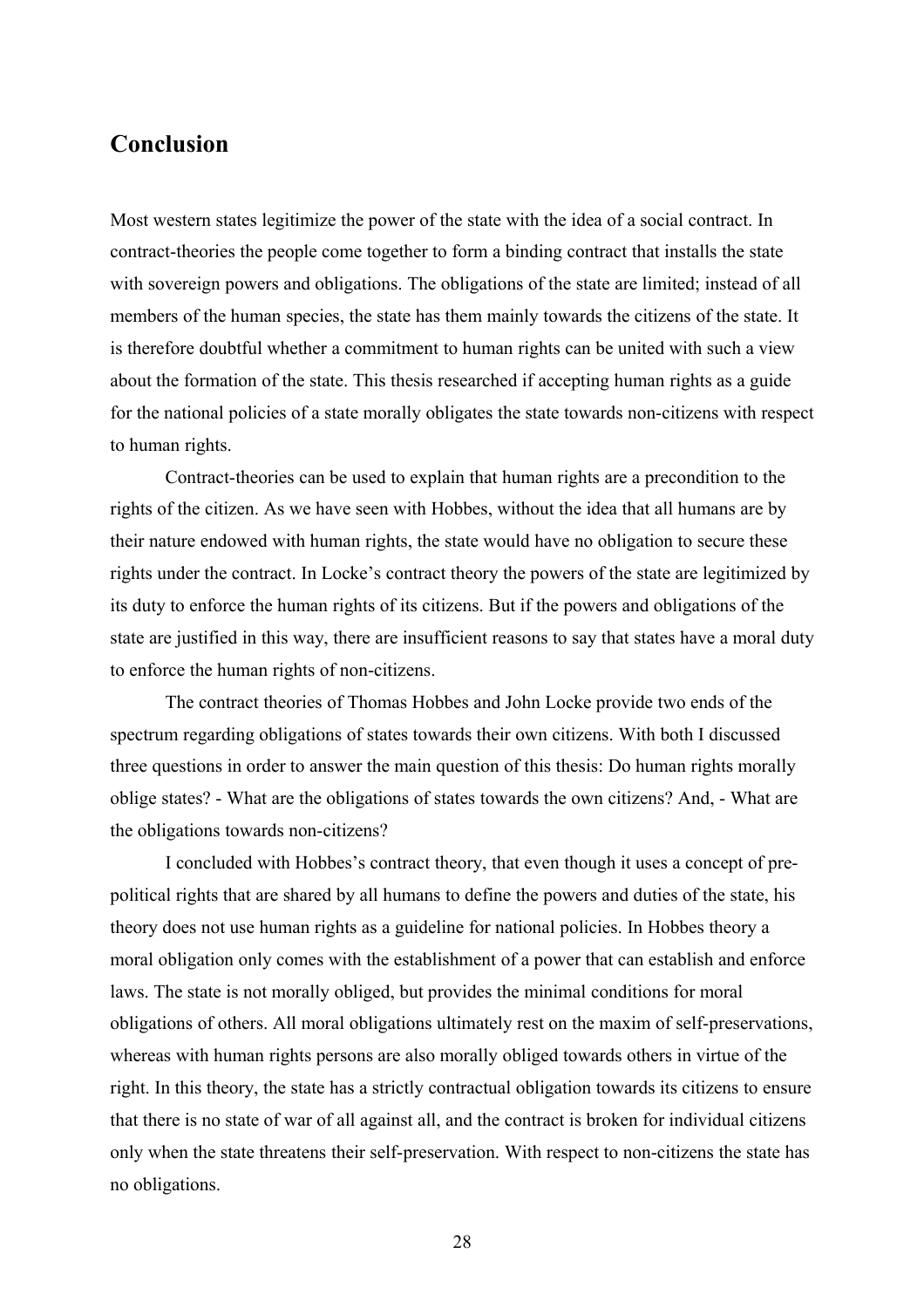In Locke's theory human rights do form the guideline for national policies. The social contract that establishes the state is brought about by the need for the just enforcement of human rights. The duty of the state is a moral duty to enforce human rights. But, the contract determines that the duty of the state is limited to the enforcement of human rights towards the own members. The responsibility for the enforcement of human rights remains, as in the state of nature, with the individuals. However, the state is free to enforce human rights outside of its borders. The huge influence of states not only makes them a target for the assignment of duties regarding human rights. The transference of power of the individuals to the state also makes it difficult for others to enforce human rights. If states do interfere outside of its borders to enforce the human rights of non-citizens, the same obligations apply internationally that apply nationally. In order to ensure that the judgements are just, there needs to be an institution that is legitimized by a procedure that ensures that the interferences are in accord with human rights.

Herein lies a duty that states have when they accept human rights as a guide for national policies. Accepting human rights means that all people, citizens, as well as noncitizens are equal in certain rights. This means that when a state interferes with the human rights of non-citizens, it is obligated to ensure that its judgements are legitimized by a procedure that makes them as just as its judgements concerning the own citizens.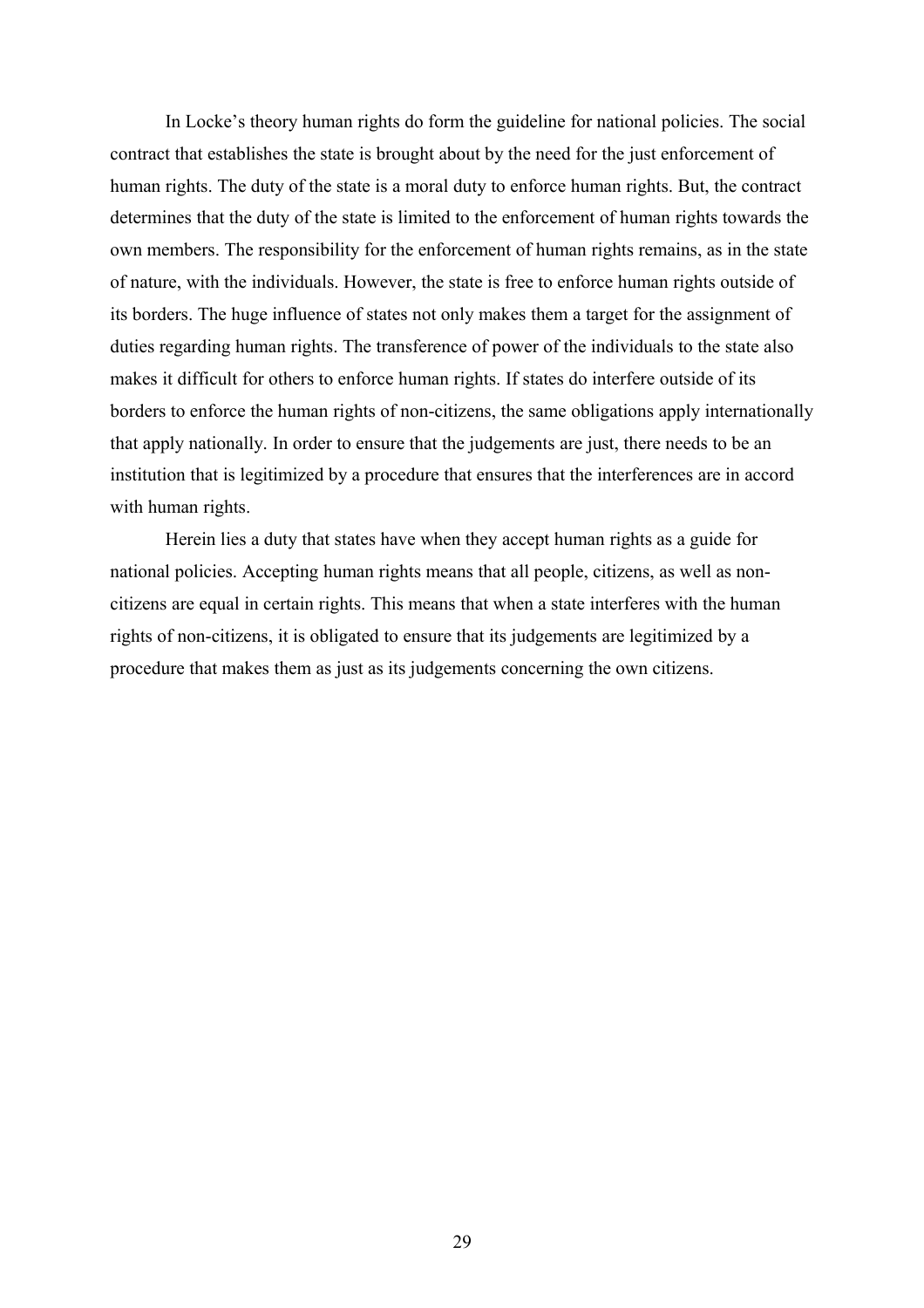# <span id="page-29-0"></span>**Bibliography**

- Locke, John, "Second Treatise of Government", in *Modern Political Thought*, p. 310-387, ed. David Wooton, Hacket Pub. Indianapolis USA, 1996.

- Hobbes, Thomas, "Leviathan", in *Modern Political Thought*, p. 122-297, ed. David Wooton, Hacket Pub. Indianapolis USA, 1996.

- Pateman, Carole, *The Problem of Political Obligation*, John Wiley & Sons Ltd., UK 1979.
- Forsythe, David P., *Human Rights in International Relations SE*, Cambrige UP, UK 2006.
- Pogge, Thomas, *World Poverty and Human Rights SE*, UK Polity Press 2008.
- "Universal Declaration of Human Rights" in Hayden, Patrick (ed.), *The Philosophy of Human Rights*, Paragon House, 2001, p. 353-359.
- Wenar, Leif, entry on 'Rights', in *Stanford Encyclopaedia of Philosophy*, 2007